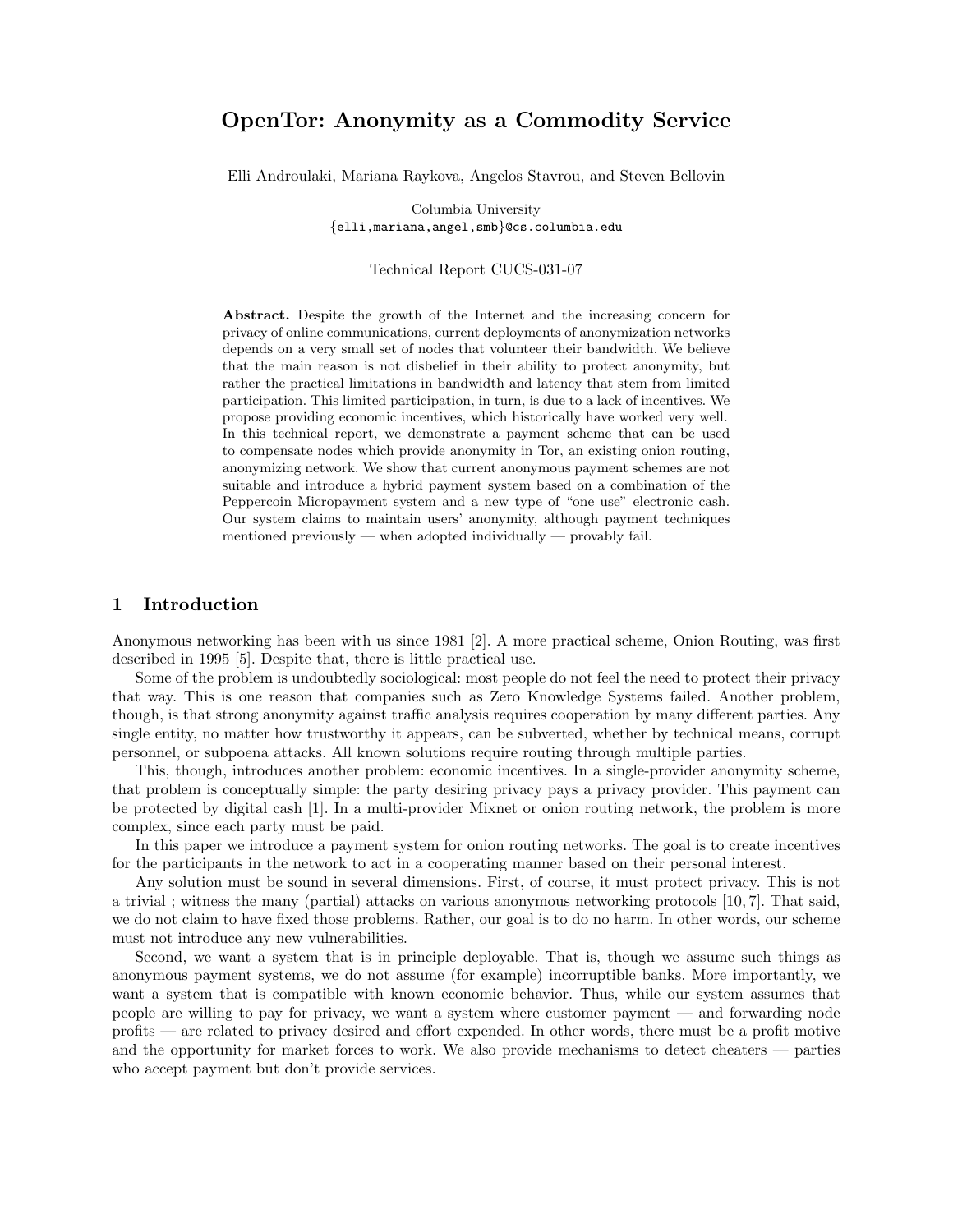Third, we do not attempt to achieve absolute financial security. Rather, we are willing to accept small amounts of cheating, by senders or forwarders, as long as the amount is bounded and is limited (possibly with some trade-off) by the party who is exposed to loss.

Finally, we want a system that is acceptably efficient. While we do not define this precisely, we do attempt to minimize the number of computationally expensive operations.

Existing digital cash schemes do not provide the necessary features for such a scheme. For example, in Chaum's original scheme a double-spender's identity is exposed. This is perfectly acceptable — that is a form of cheating that should be punished — but in the context of an onion routing network, detecting double spending gives an adversary clues to path setup. Accordingly, we use a hybrid scheme. Our payment systems combine features from the Peppercoin micropayment system [11] and a new type of electronic cash.

Finally, we show that there is a limit to the path length in an onion routing network, if we assume that some nodes are in fact traitors. This in turn bounds the cost of our scheme.

### 2 System Architecture

### 2.1 Introduction



Fig. 1. The OpenTor architecture combines an onion routing anonymity network (TOR) with a payment scheme. Each node  $T_1, T_2, T_3, \cdots T_L$ , where L is the path length, in the path from the sender to the receiver receives payment in coins for its service. The TOR nodes offering their indirection services are paid by the Bank when they deposit their coins. An adversary can subvert or obtain information from a combination of entities in the anonymity network, including the Bank.

D. Chaum was the first to introduce schemes for anonymous communications networks [2]. Since then, there has been a lot of approaches that use Mix networks [9, 6, ?,?] . However, the use of Mixnets introduces a high end-to-end latency overhead that renders them impractical for most Internet applications including web surfing and Voice over IP (VoIP). To lower the latency overhead and to meet the demand for highbandwidth communications, anonymity using onion routing was studied  $[5, ?]$ . Tor  $[4]$  is a second generation onion routing anonymity network that is geared towards protecting the anonymity of generic TCP streams.

#### 2.2 Tor

In Tor, the network consists of a set of nodes that act as traffic indirection points. The region in the dotted lines in Figure 1 shows a typical communication in Tor. To establish communication, the sender sets up a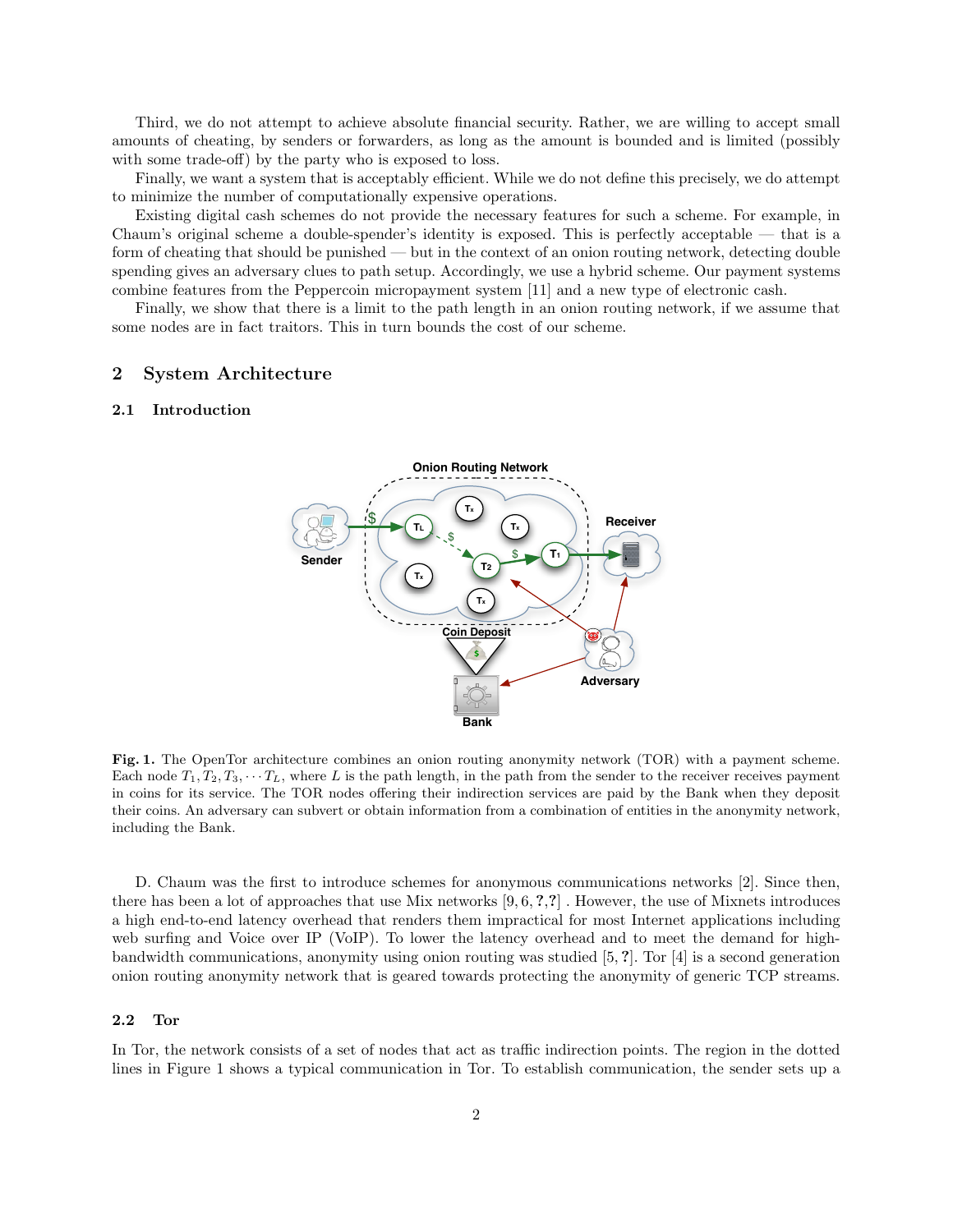circuit by selecting a randomly chosen sequence of Tor nodes to form a path to the receiver. In Figure 1 the sender selects nodes  $T_1, T_2, T_3, \cdots T_L$ , where L is the path length. Initially, it contacts the first node in the path,  $T_L$  and negotiates keys using self-signed Diffie-Hellman key exchange [3]. After the key exchange, standard Transport Layer Security (TLS, RFC2246) is used to encrypt the data communication between the sender and  $T_L$  and provide forward secrecy. Repeating this process through the established tunnel with  $T_L$ , the sender can add more Tor nodes to the path. Each Tor node in the path adds another layer of encryption to the messages exchanged increasing the size of the onion. Each message is decoded partially by a Tor node and the data is forwarded to the next node in the path. When the message reaches the last Tor node on the path, the receiver is revealed to this node and a regular TCP connection is established with the remote site's IP address. This design allows Tor to offer anonymity to virtually any application that runs on top or can be encapsulated by TCP, including IRC, HTTP, SSH and VoIP streams. Lately, there have been efforts to extend the support to UDP traffic. The Tor specification has more detailed information about the low level Tor design http://tor.eff.org/cvs/doc/tor-spec.txt

Mixnets were designed assuming a global adversary, i.e., one that could see all links. Tor assumes a more limited adversary, one who can see some arbitrarily-selected links but not all.

#### 2.3 Evaluation of Current Payment Schemes

Currently, Tor consists of a small list (< 100) of public nodes that volunteer their time and bandwidth acting as forwarding points. Having a small set of indirection points limits the number of local Tor nodes, thus increasing the end-to-end system latency. Furthermore, it is much easier and more effective for an adversary to perform network traffic, timing, and infiltration attacks. We posit that if there were an economic/monetary incentive for nodes to participate, all parties can benefit: senders can achieve better network performance and higher degree of anonymity, and Tor nodes can be paid for the offered service. However, to prevent nodes from cheating and to form a network which is robust in the long run, Tor nodes must have an incentive which is related to the amount of traffic they forward. In addition, participating nodes should have strong identities which are related to their real identities rather than to their network IP address. Strong identities enables us to enforce a payment protocol which adheres to Authentication, Authorization and Accountability (AAA) principles, leading to a network robust anonymity network. For the rest of the paper, we will assume that the payment scheme provide us with strong identities; we thus don't try to address attacks that stem from forging of identities (i.e. Sybil attacks).

Before we start the analysis of different payment schemes for an anonymizing network, we have to step back and look at what we are actually trying to achieve: hide the communication between senders and receivers. This goal is common among all anonymity networks, including all Mixnets and onion routingbased schemes. There exists two major types of payments schemes that could be potentially be used to pay for anonymity: one that uses micropayment coins[8] and one that uses anonymous coins, that is any kind of e-cash scheme [1]. We will show that both of these schemes, if used throughout, make the anonymity system vulnerable to attacks that can, under some conditions, reveal the anonymity of the senders. In all of the schemes, we will assume that there is a payment clearance entity, the Bank, and that the sender has to provide payment for all of the nodes  $T_1, T_2, T_3, \cdots T_L$  that forward the sender's traffic to the receiver (see Figure 1).

Identity-bound Payment Schemes A very broad range of payment techniques involve schemes in which the identity of the user is directly or indirectly connected with the coins exchanged. Micropayments [8],which was designed to be efficient for small, online transactions, is an example of this class of scheme. When used to pay Tor nodes, micropayments provide immediate accountability since misbehavior from any entity can be easily identified. However, in the context of the Tor network this property has adverse implications: upon clearance, the Bank will obtain global knowledge about all transactions in the anonymity network. If the user uses his own coins to pay the nodes in the path, his identity is exposed to them. Thus, any node in the path to the receiver can identify him with the help of the Bank. To make things worse, the last node in the path can expose his anonymity since he also knows the receiver. A potential way to work around this problem is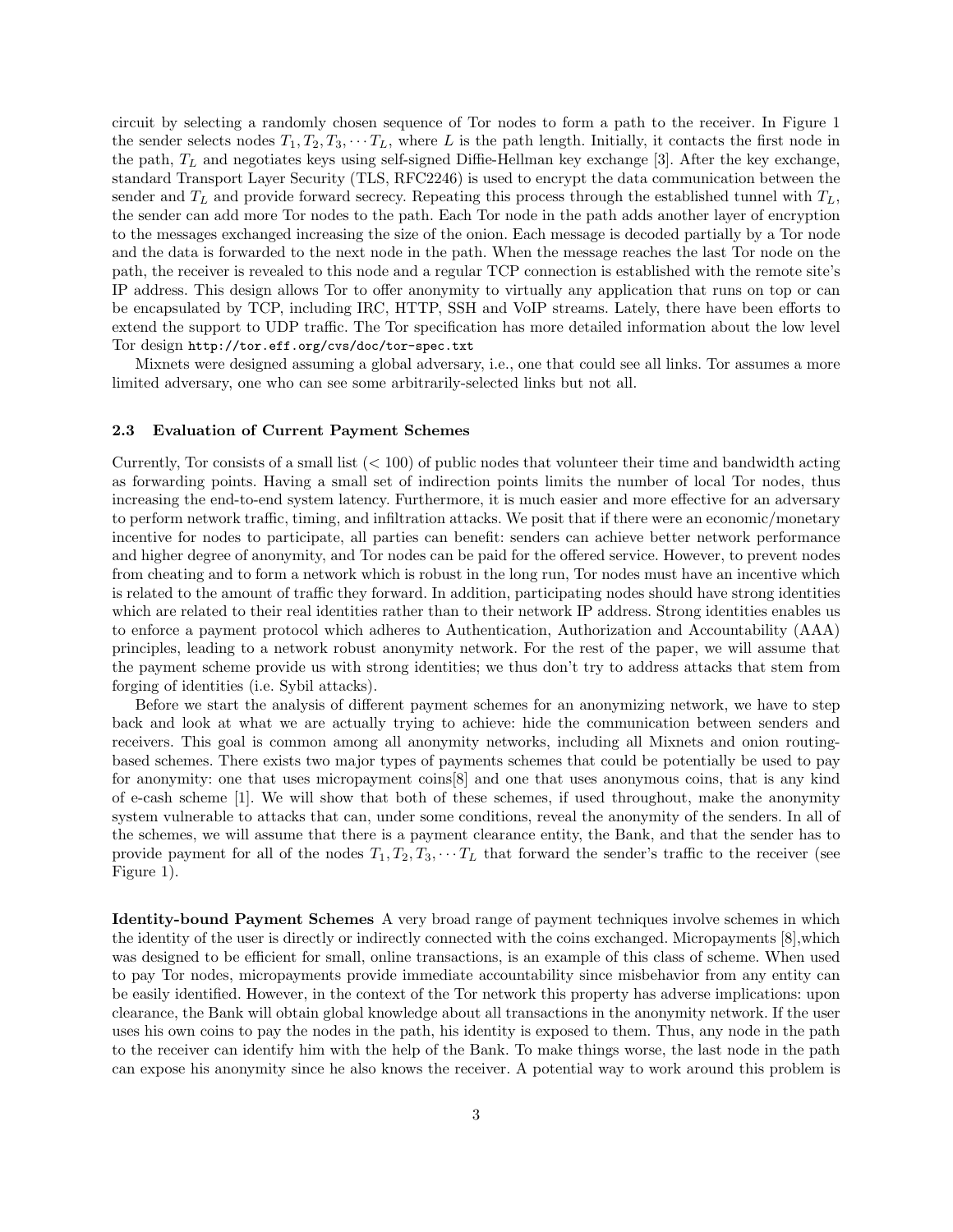to distribute the payments in a way that payments are made only to immediate neighbors in the system. Using this payment strategy, the sender gives the first node on the path the payments for all the forwarding nodes on the path. Then each node keeps his appropriate payment and passes the rest to its successor in the path. This approach makes path tracing much harder and leaks less information but it is far from secure: deposits made by the sender to the first Tor node are still available to the Bank. Counting the coins bound to the sender's identity, the Bank can, with high confidence, infer the number of packets communicated to the sender and link the sender to the receiver. Thus, having identity-bound coins reveals too much information, enabling an adversary with access to payment information to break the system's anonymity using simple inference techniques.

Anonymous Payment Schemes Another potential avenue for payment is to use a completely anonymous payment scheme where coins are checked upon deposit to the Bank. This anonymity property seems desirable for Tor networks but it has also its drawbacks. A possible way of cheating with e-cash is double spending. It can be detected at the moment of depositing coins; thus, the most efficient way to prevent this attack is immediate deposit of payments. Unfortunately, this is problematic in Tor networks because depositing coins can leak information about the paths of the connections in the system. The timing of deposits of the nodes in a Tor connection discloses to the Bank the path and an estimate of the number of packets transfered. To avoid revealing information, nodes should make accumulated deposits. Furthermore the deposit accumulation period should be long enough so that sufficiently many connections will have been established and payments accumulated to avoid leaking information. It is easy to see that if the Tor nodes deposit coins in regular time intervals or based on the number of coins they receive, an adversary can game the system by double spending anonymous coins. Indeed, since anonymous coins are not traceable beyond the first Tor node, sending valid coins only to the first node is enough to prevent it from been traced. For the rest of the nodes, the cheater uses double-spent coins, exploiting their deposit strategy by transmitting many packets in a short period of time. Worse yet, this implies a great deal of trust in the Tor nodes by the sender. Will the forwarding node in fact refrain from depositing the coins for a sufficient interval?

In addition, in e-cash [1], we can use anonymous coins that cannot be connected with identity of the payer unless there is double-spending. Unfortunately, there is a very high network overhead for each transaction because there are a lot of messages that need to be exchanged between the depositor and the Bank. This requirement makes e-cash schemes impractical for our system.

Based on the discussion of the two payment methods, we can now formulate the properties that will be desirable for a payment scheme in Tor network. Preserving the anonymity of the network has two aspects: not being able to link senders with receivers in the network, and not being able to trace the exact path that the packets on a particular connection follow from their source to their destination. Accomplishing this when an adversary can monitor the payment system implies that the payments at each node should be accumulated and deposited only after a long-enough periods. Also, the identity of senders who may be outside the Tor network should remain unknown to the Bank.

### 2.4 System Requirements

As noted, our goal is to provide a way of paying nodes who offer their services in an anonymizing network. We are not concerned with improving the underlying anonymity; rather, we want to ensure that the new operations and entities do not introduce new vulnerabilities or attacks. In particular, we wish to preserve these basic system properties:

Correctness-Robustness This property guarantees that an honest user, when using honest nodes for his transfer, should be able to transmit his packets to their final destination without risking his anonymity or revealing the Receiver. All forwarding nodes will be paid for their services. The open nature of the system, however, requires that we extend Correctness to Robustness. That is, we wish to limit the number of packets that may be sent without proper payment being received.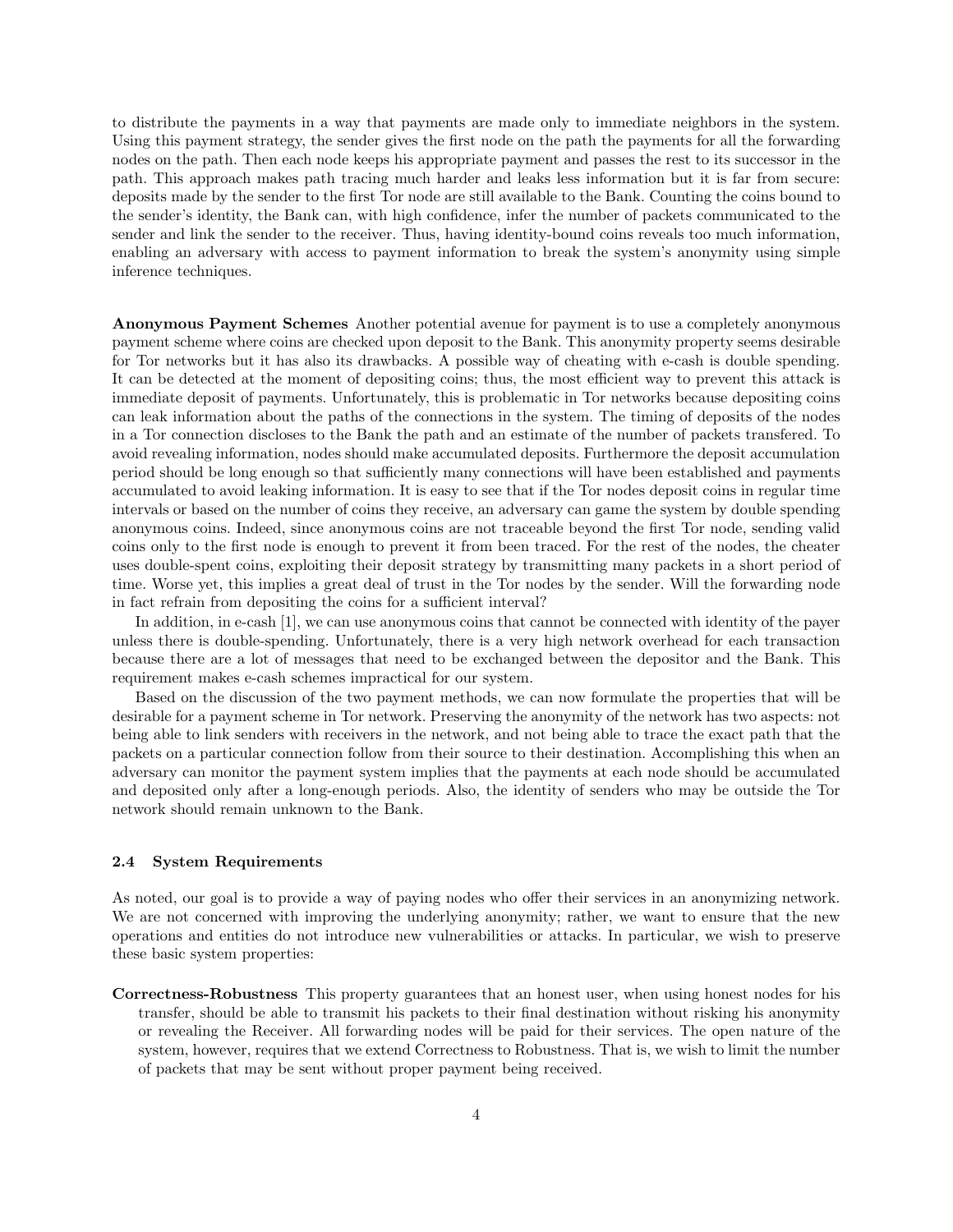- Sender-Receiver Unlinkability Let S be a user, who may or may not be member of the anonymizing network, who sends a message M anonymously<sup>1</sup> to a user R. This property has two parts:
	- $-$  under no circumstances (other than a global adversary) can S be linked to R, even with R's cooperation.
	- there must be no way that a third party or a collaboration of third parties can reveal the path from S to R.

#### 2.5 Adversarial Model

As in all systems claiming to offer a level of security, a critical point in our system analysis is the adversarial model that we consider. What are the the assumptions we make about attacker's powers, what are the system entities, and in what ways may they misbehave?

For our convenience, we will assume that we have a sender S who wishes to send a message M to a receiver R. Both, S and R can either be members of the underlying anonymizing network or external users. Also, there is a Bank which handles user' accounts. We make the following assumptions:

- Bank is "honest but curious". Namely, although Bank is trusted to perform coin validity checks, generating valid coins whenever requested, and to check double-spending properly, we assume that it can collaborate with a user or a group of users in order to disclose the initiator of a communication or to reveal active communication paths.
- Users can be either malicious or honest. They can observe any portion of the traffic through them, observe a limited amount of other traffic, manipulate any packet that goes through them and use this information to compromise the system's anonymity requirements.

## 3 A Hybrid Payment Scheme

In this section we present a detailed description of our payment protocol. As mentioned before, the payment scheme described, although presented through Tor, can be applied to any onion routing system. At the beginning of the current section, we define MCoin, the system's monetary unit, while the second part of this section is focused on a detailed description of the messages in the actual payment protocol.

#### 3.1 MCoins

MCoins are the payment means in our system. There are two types of MCoins: S-mcoins (Signed microcoins) which can only be used by Tor nodes, and A-mcoins (Anonymous coins) which are coins blindly signed by the Bank. A-mcoins are provided to guests or Tor members who wish to use Tor anonymity services. Both types of coins are extensions of the microcoins introduced in [8, 11].

– S-mcoins(Signed microcoins). S-mcoins are generated by Tor members. They are strongly connected to the identity of the node that created them, as well as to the transaction details for which they are used. Not all S-mcoins are depositable. In fact, as usual in micropayment schemes, only a certain fraction  $\frac{1}{s}$  of S-mcoins are depositable, while the rest will be void. However, whenever a deposit is made, s points are removed from Spender's account and added to Recipient's account. An S-mcoin

$$
SC_{i \to j} = sig_{T_i} \{MC, VR_{SC}, T_j\},\
$$

where  $T_i$  is the Tor-node who created it (Spender) and  $T_j$  the one who deposits it (Recipient), is a signature of  $T_i$  on three quantities:

•  $MC = sig_{T_i}\{T\}$ , which is a pure micro-coin. This is the part of S-mcoin that depends on transaction details and determines whether the  $SC_{i\rightarrow j}$  is depositable or not.

<sup>&</sup>lt;sup>1</sup> "anonymously", here, denotes "using anonymizing network".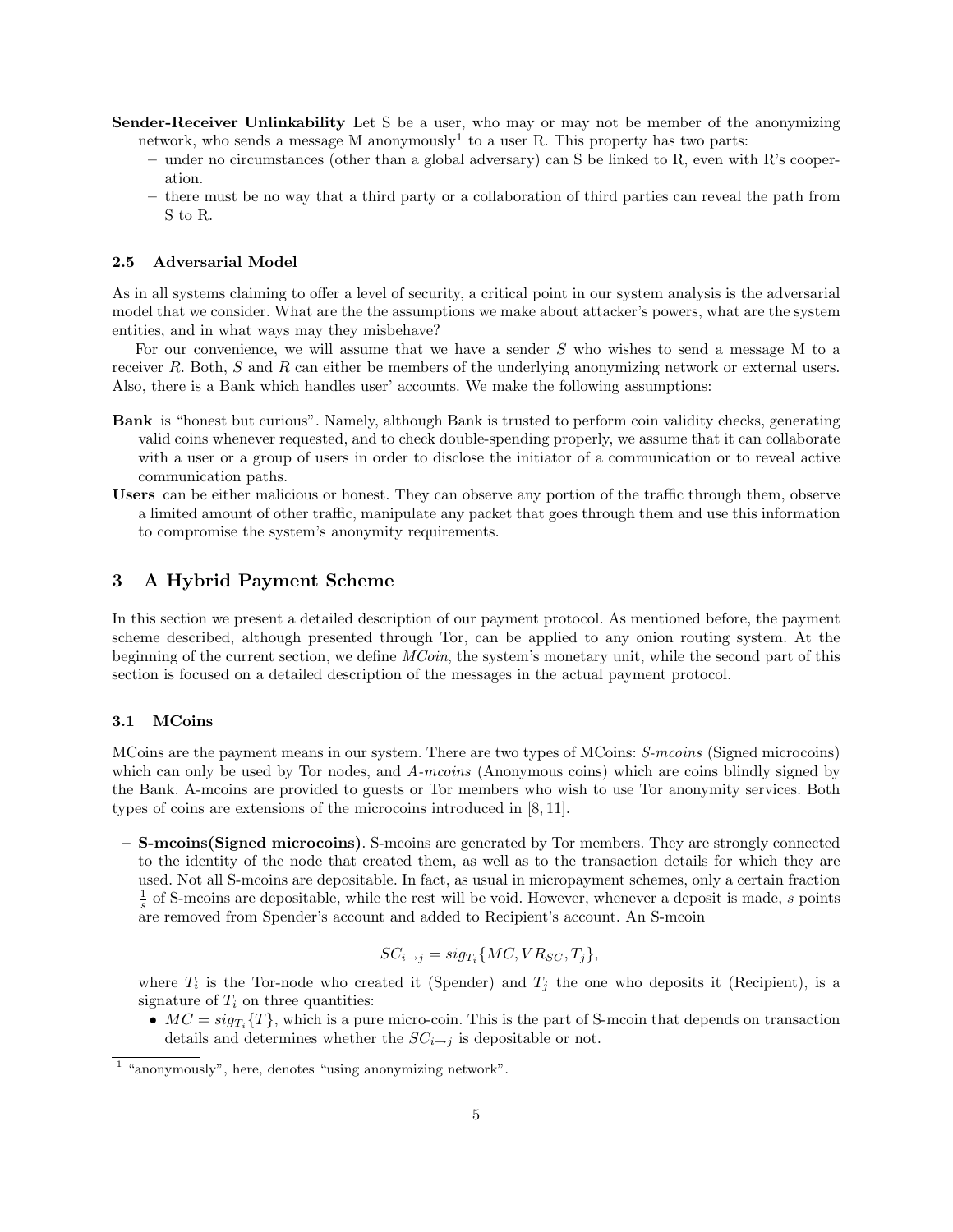•  $VR_{SC}$  is a quantity related to the that mcoins receipt, which will be analyzed later.

 $\bullet$   $T_j$ .

– A-mcoins (Anonymous coins). A-mcoins are generated by the cooperation of the Bank upon users' requests. In this case users may be members of the network as well as outside nodes. A user buys from the Bank a prefixed number  $n$  of microcoins. A-mcoins are of the form

$$
AC(r) = sig_B^b\{r\},\,
$$

where r a random number generated by the User, and  $sig^b_B\{r\}$  the blind signature of the Bank on it. A-mcoins are all payable and subjected to double-spending checks.

It is crucial that there is no way for  $T_i$  to find out in advance which of the S-mcoins he signs will become payable. An S-mcoin is considered payable under some criteria concerning MC; the Bank guarantees that exactly  $\frac{1}{s}$  portion of each batch are payable.

Both S-mcoins and A-mcoins are very easily generated. However, we have to note that the "micro-coin" notion is extended here so that an "S-mcoin/A-mcoin" can be considered for a validity check if and only if the receiver presents a receipt that corresponds to  $VR_{SC}$  part of it.

#### 3.2 Exchange of Messages

Initial Setting We assume that all nodes participating in Tor have generated a public-secret signature key pair  $(sk_U^s, pk_U^s$ ), by which they are identified in the network. Additionally, each Tor node has acquired a public-secret encryption key pair  $(s k_U^e, p k_U^e)$ . Bank also generates a blind signature key pair  $(s k_B^b, p k_B^b)$ for signing the A-mcoins. For simplicity, from now on we will  $\{M\}_K$  to denote the encryption of message M using key K and  $sig_U(M)$  to denote the signature of User U on message M. Apart from the signature and encryption key pairs, we assume global knowledge of two hash functions  $H$  and  $H_r$ . H will be used for integrity purposes, while  $H_r$  will be used for mcoin receipts. Furthermore, we assume that after a Tor circuit setup, Sender S and each of the nodes in the path will agree on a shared secret key. In a similar way, successive nodes in a path establish a secret key for every connection going through them. Apart from H and  $H_r$  hashes, which are meant to be used by all, there is a variety of other globally known hash functions  $H_1, H_2, \ldots, H_m$  where  $m \in N$ . Assume that node S wants to talk to R through the path  $\langle T_{i_\ell}, T_{i_{\ell-1}}, \ldots, T_{i_1} \rangle$ . Inter-node communication for the circuit established is served through the following secret keys:  $K_{ST_{i_l}}$ ,  $K_{ST_{i_{\ell-1}}}, \ldots, K_{ST_{i_1}}$ . For integrity verifiability purposes, S shares with each node on the path  $T_j$  a hash function  $H_{ST_j}$ , where  $H_{ST_j} \in \{H_i\}_{i=1}^m$ .

Payment In the cases of A-mcoins and S-mcoins we have different payment protocols. To spend an A-mcoin, giving the coin with the receipt to the other party is enough. However, the same does not hold for S-mcoins. The S-mcoin generation procedure is strongly connected to how it is spent. Assume that S and M users are involved in a transaction. The Payment procedure involves the following steps:

- S generates the receipt pair  $(r, H_r(r))$ , where r is a random number provided by S.
- S signs the transaction details T, which should include a serial number for the coin, to produce  $MC =$  $sig_S(T)$ . This part of the mcoin will be used for the payability check during the deposit procedure.
- S signs the MC part of the mcoin to produce the S-mcoin's final form:  $SC_{S\rightarrow M}(r) = sig_S(MC, H_r(r), M)$ .
- S gives this mcoin  $SC_{S\rightarrow M}(r)$  and the corresponding receipt r to M. In order for the mcoin to be considered for a paybility check, M must show r to the Bank.

**Communication Protocol Description** Assume that S wants to send R a message M through nodes  $T_\ell$ ,  $\ldots$ ,  $T_1$ . Then  $\ell$  will be the number of coins that S needs to pay to use Tor. S can be either a guest node or an active node in the Tor network.

The main concept in our payment scheme is that S uses  $\ell$  mcoins to pay the first node in the path  $T_{i_\ell}$ . If S is a Tor node, he uses S-mcoins; otherwise, he uses A-mcoins. Subsequently  $T_{i_\ell}$  pays  $\ell - 1$  signed mcoins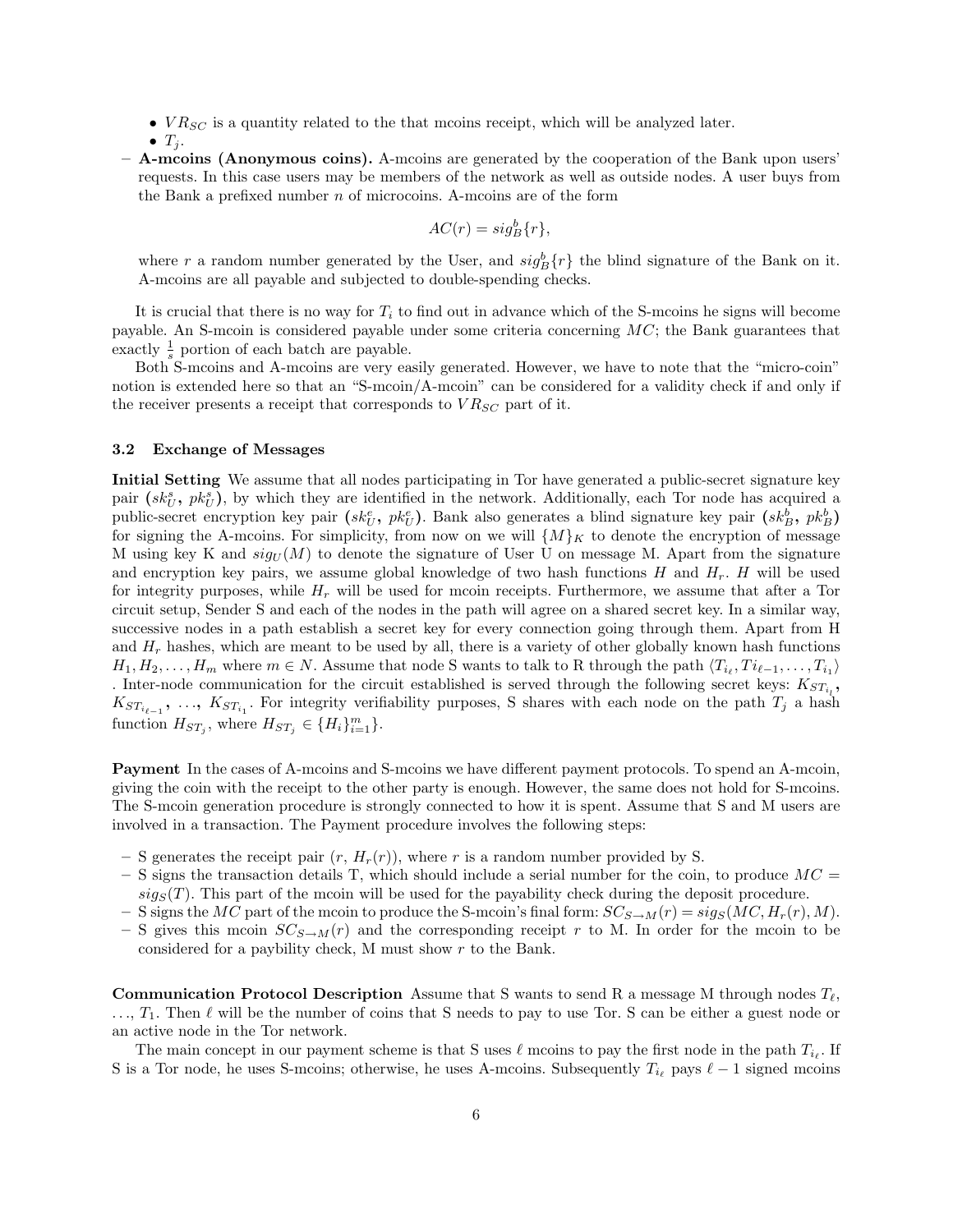(S-mcoins) to  $T_{i_{\ell-1}}$ . In general, a node  $T_{i_{\ell-k}}$  in the path pays the next hop node  $T_{i_{\ell-(k-1)}}$   $N - (k-1)$ S-mcoins. This is achieved by placing the receipts for the coins of a given node in the message that he has to forward. Thus, he cannot obtain the receipt unless his successor on the path decrypts them from the message and sends them to him.

### Sender Pre-calculation Procedure

If S is a guest node, it can only use A-mcoins to pay the nodes in the path. In fact, S uses some of the A-mcoins  $(AC_k, r_k)$  it has withdrawn from the Bank to pay the first node in the path. Let  $AC_{T_{i_\ell}}$  be the group of A-mcoins chosen by S for the specific communication round, namely  $AC_{T_{i_\ell}} = \{AC_k : (AC_k, r_k) \text{chosen}\}.$ Additionally, let  $R_{T_{i_\ell}}^A$  be the set of the corresponding receipts  $(r_k-s)$ . For all the nodes to be paid, it should hold that  $|R_{T_{i_\ell}}^A| = \ell$ , that is, the order of the receipt group equals the number of mcoins paid by S. If S is a Tor member, it can alternatively generate a group of random numbers  $R_{T_{i_\ell}}$  of order  $\ell$ , to create S-mcoins for paying node  $T_{i_\ell}$ .

S, generates groups of random numbers — one for each node in the path —  $R_{T_{i_{\ell-1}}}, \ldots, R_{T_{i_1}}$ , where  $|R_{i_j}| = j \,\forall j \in \{1,\ldots,\ell-1\}$ . These groups correspond to payment-receipts of each node in the path. Moreover, these numbers will be enforced by S — through the secret communication channel S shares with all path nodes — to be used as S-mcoin-receipts for all S-mcoins spent throughout the payment round. Namely,  $R_{i_k}$ is of order k and its elements will serve as receipts for the mcoins  $T_{i_k}$  receives from its predecessor  $T_{i_{k+1}}$ .

For all the S-mcoin receipt groups  $R_{T_j}$ , where  $j \in [1, \ldots, \ell-1]$ , S calculates their  $H_r$  hashes

$$
H_r(R_{i_{\ell-1}}), H_r(R_{T_{\ell-2}}), \ldots, H_r(R_{i_1})
$$

where the same notation concerning  $H_r(R_i)$ s is used as before. If S uses S-mcoins,  $R_{T_{i_\ell}}$  is also included in that set. By  $H_r(R_X)$ , where  $X \in \{T_{i_\ell}, \ldots, T_{i_1}\}$ , we denote the set  $\{H_r(r_i)$  where  $r_i \in R_X\}$ . If S is a Tor node paying with S-mcoins, it additionally calculates  $H_r(R_{i_\ell})$ .

If S is part of the Tor network and wishes to use S-mcoins, it additionally calculates

$$
SC_{S \to T_{i_l}}(r) = \{sig_S(MC, H_r(r), T_{i_l}) \forall r \in R_{T_{i_l}}\}.
$$

#### Message Exchange Procedure

The general form of the message that a node  $T_{i_{k+1}}$  sends a node  $T_{i_k}$  where  $1 \leq k \leq l$  when forwarding the packets going on the path is as follows

$$
\{T_{i_k}, \text{coints for } T_{i_k}, H(\text{coints for } T_{i_k}), \{M_{S \to T_{i_k}}\}_{K_{ST_{i_k}}}\}_{K_{T_{i_{k+1}}T_{i_k}}}.
$$

The security of this message is guaranteed by the fact that it is signed with the common key  $K_{T_{i_{k+1}} T_{i_k}}$ between  $T_{i_{k+1}}$  and  $T_{i_k}$ . It specifies that the receiver of the message is  $T_{i_k}$  as well as the payment for him. The coins that are sent to  $T_{i_k}$  in this message are of the form  $AC_{T_{i_l}}$  if they are A-mcoins or  $SC_{T_{i_{k+1}} \to T_{i_k}}$ if they are S-mcoins. The corresponding hashes that verify the integrity if the coins used for payment here are  $sig_S\{H(AC_{T_{i_l}})\}\$  and  $sig_{T_{i_{k+1}}} \{H(SC_{T_{i_{k+1}} \to T_{i_k}})\}\$  for the two types of coins respectively. The receiver is confident that the hashes are the right one because they are signed by the corresponding sender in each case.

We now describe the contents of the message  $\{M_{S\rightarrow T_{i_k}}\}_{K_{ST_{i_k}}}$ . As is obvious from the notation, this message carries information that is coming from the sender S and is meant to be read by the node  $T_{i_k}$ . The form of  $M_{S \to T_{i_k}}$  is the following:

> ${T_{i_{k-1}}},$ receipt for predecessor, guarantee for $T_{i_k}$ receipt, value to generate payment for successor,  $\{M_{S \to T_{i_{k-1}}}\}_{K_{ST_{i_{k-1}}}}\}$

The above message tells  $T_{i_k}$  who is his successor  $T_{i_{k-1}}$  on the forwarding path. Also it has the receipt that  $T_{i_k}$  has to send to his predecessor of the path so that  $T_{i_{k+1}}$  can deposit his payment. This receipt has the form: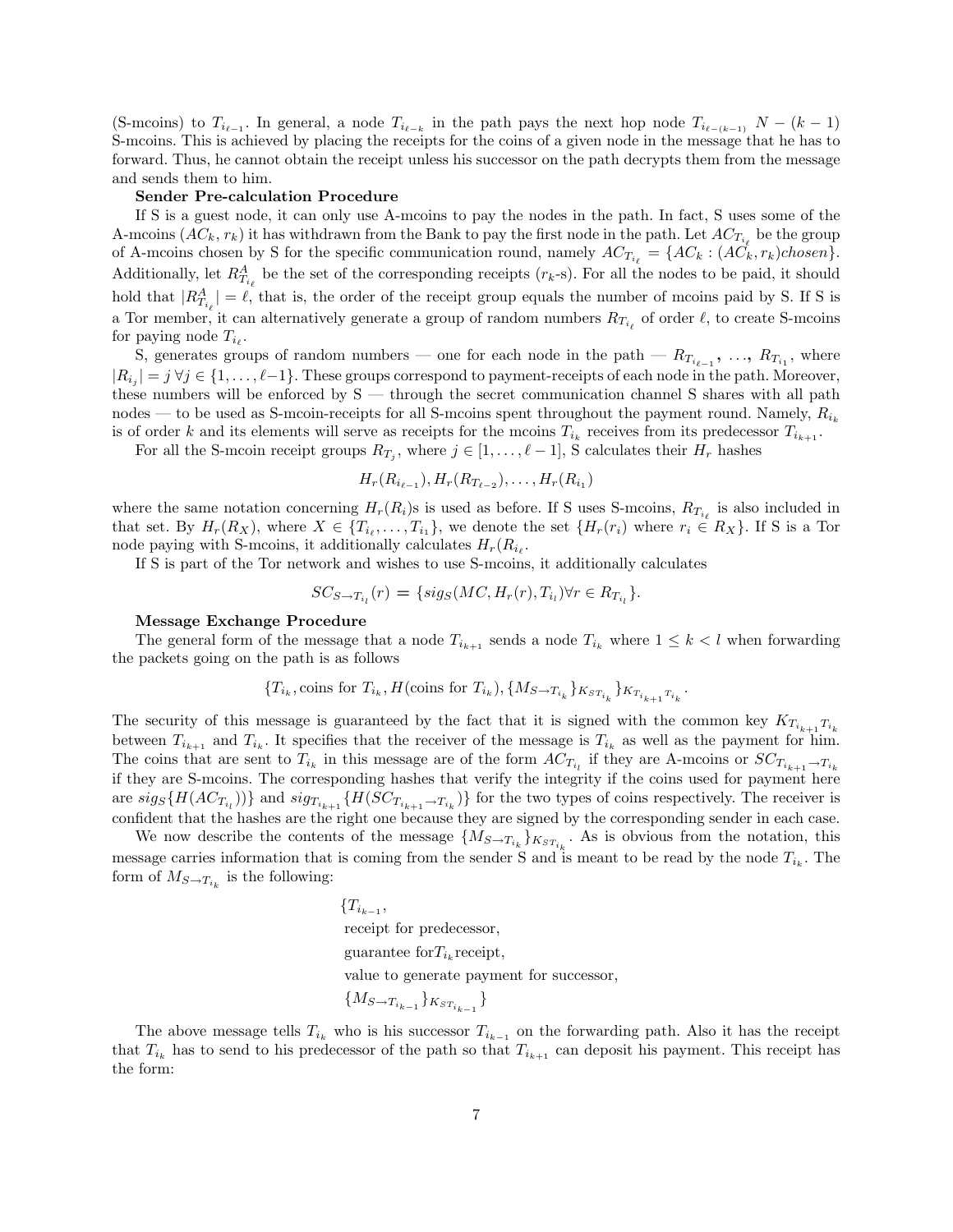$$
\{H_{ST_{i_{k+1}}}(R_{T_{i_{k+1}}}), R_{T_{i_{k+1}}}\}_{K_{ST_{i_{k+1}}}}.
$$

Only the node  $T_{i_{k+1}}$  can open the receipt since it is protected by the secret key it shares with sender; this also guarantees that it is coming from the sender. For integrity verification we have both the receipt  $R_{T_{i_{k+1}}}$ and its hash. In the case when  $T_{i_{k+1}}$  was paid with anonymous coins,  $R_{T_{i_{k+1}}}$  is replaced by  $R_{T_{i_{k+1}}}^A$ 

The next path in the message  $M_{S\to T_{i_k}}$  is an integrity assertion that the coins that  $T_{i_k}$  has received from  $T_{i_{k+1}}$  will have a corresponding receipt. This comes as

$$
H_{ST_k}(H_r(R_{T_{i_k}}))
$$

It is a hash value of the receipt that corresponds to the payment of  $T_{i_k}$ , protected by the key shared between  $T_{i_k}$  and S.

The message  $M_{S\to T_{i_k}}$  further contains the hashed value  $H_r(R_{T_{i_{k-1}}})$  that  $T_{i_k}$  will use to generate its payment to  $T_{i_{k-1}}$ . The last part in  $M_{S\to T_{i_k}}$  is the corresponding message  $M_{S\to T_{i_{k-1}}}$  from S to the successor  $T_{i_{k-1}}$ .

In the case when  $T_k = R$  the message  $M_{S \to T_{i_{k-1}}}$  is replaced by the actual message M sent from S to R. Additionally, no receipts are provided to R. How the last node in the path gets paid is discussed in the Discussion section.

If S uses A-mcoins, it sends the following message to  $T_{i_l}$ :

$$
T_{i_l}
$$
,  $AC_{T_{i_l}}$ ,  $sig_S\{H(AC_{T_{i_l}})\}$ ,  $\{M_{S \to T_{i_l}}\}_{K_{ST_{i_l}}}$ 

In particular, S sends to  $T_{i_l}$  the following:

 $AC_{T_{i_j}}$ : that is the A-mcoins to be spent.

 $sig_S\{H(AC_{T_{i_l}})\}$ : a signed hash H of the previous message to authenticate S and guarantee message integrity. This part of the message can also be used for proving S's guilt in case it double-spends an A-mcoin.

 ${M_{S \to T_{i_\ell}}}_{K_{ST_{i_\ell}}}$ : a message to  $T_{i_\ell}$  through the secret channel between  $T_{i_l}$  and S. The message has the following form :

$$
T_{i_{\ell-1}}, H_{ST_{i_l}}(H_r(R_{T_{i_l}})),
$$
  

$$
H_r(R_{T_{i_{\ell-1}}}), \{M_{S \to T_{i_{\ell-1}}}\}_{K_{ST_{i_{\ell-1}}}}.
$$

The exact meaning of each part of this message will be explained shortly.

A similar message is sent to  $T_{i_\ell}$ , when S uses S-mcoins:

$$
\{T_{i_{\ell}}, SC_{S \to T_{i_{\ell}}}(R_{i_{\ell}}), sig_{S} \{H(SC_{S \to T_{i_{\ell}}}(R_{i_{\ell}})),\newline \{M_{S \to T_{i_{\ell}}}\}_{K_{S'T_{i_{\ell}}}} \}_{K_{S T_{i_{\ell}}}}.
$$

The general idea is that S will attempt to trick  $T_{i_\ell}$ . In particular, S will try to pretend to  $T_{i_\ell}$  to be an internal node in the path and that the actual initiator of the connection is a node S'. Under that umbrella, it creates two keys for  $T_{i_\ell}$  regarding the same connection:  $K_S T_{i_\ell}$  which S shares with  $T_{i_\ell}$  as adjacent nodes in the specific connection and  $K_{S'T_{i_\ell}}$  which the supposed initiator S' shares with  $T_{i_\ell}$ . S sends to  $T_{i_\ell}$  the following message encrypted with the secret key  $K_{S^{\prime}T_{i_{\ell}}} .$ 

 $SC_{S\rightarrow T_{i_\ell}}$ : that is the S-mcoins to be spent.

 $H(SC_{S\rightarrow T_{i_{\ell}}})$ : a hash H of the previous message to authenticate S and guarantee message integrity. This part of the message serves accountability reasons as well.

 ${M_{S \to T_{i_\ell}}}_{K_{ST_{i_\ell}}}$ : a message to  $T_{i_\ell}$  - encrypted with the common secret key  $K_{ST_{i_\ell}}$ .

It is interesting to look into the structure of  $M_{S\rightarrow T_{ell}}$  as it contains the following: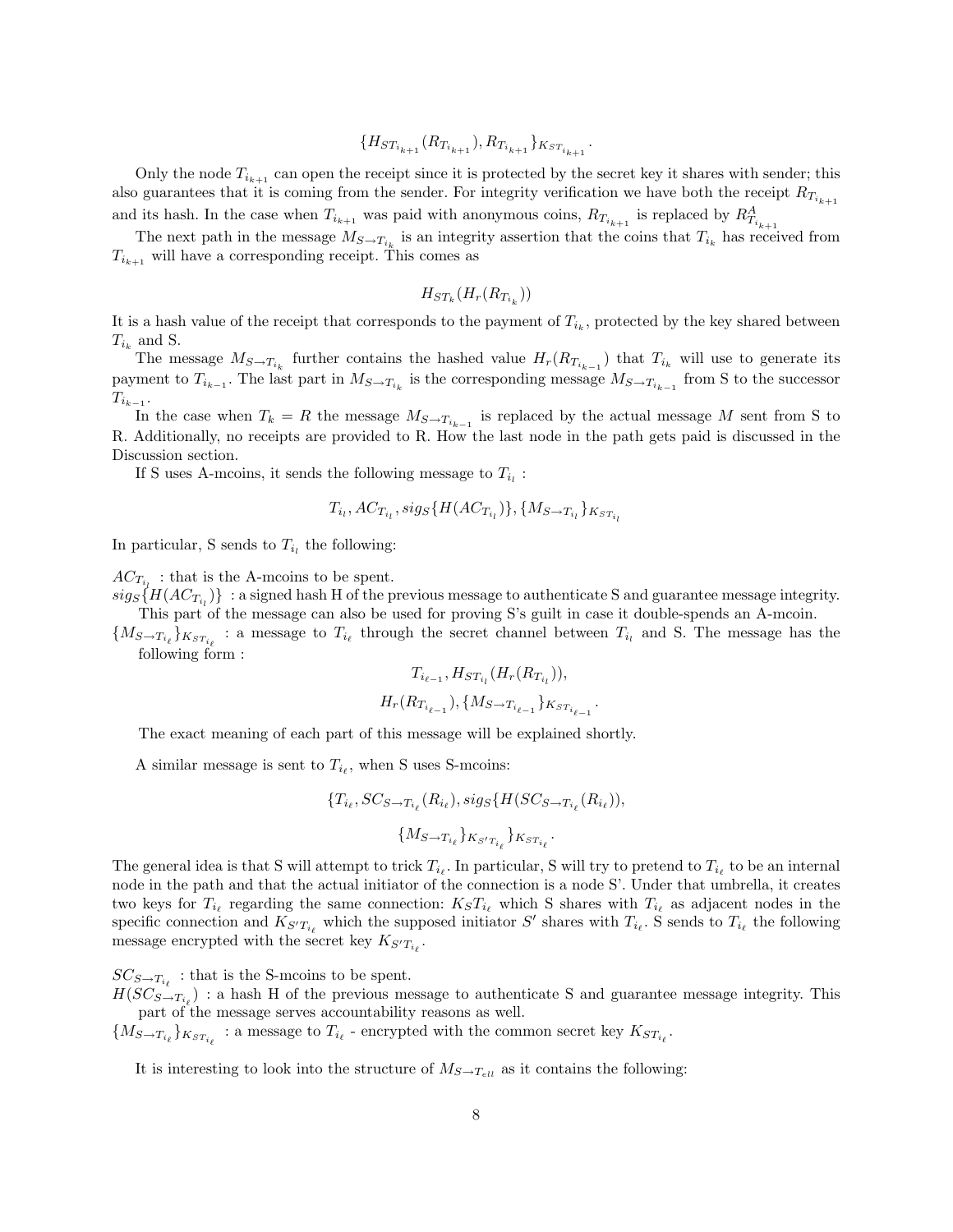$T_{i_{l-1}}$ : the next node in the path,

- ${H_{S'S}(R_S), R_S}_{K_{S'S}}$ : the receipt that corresponds to supposed coins given to S by the node previous to S in the path. This receipt is obviously fake and it is only part of message to  $T_{i_\ell}$  if S has used S-mcoins in order to trick  $T_{i_{\ell}}$ .
- $sig_S\{H_{ST_{i_\ell}}(H_r(R_{T_{i_\ell}}))\}$  : an integrity assertion that the hashed values that basically the receipt related part of the S-mcoins — provided to  $T_i$ , by S through S's S-mcoins are the ones that is enforced by the initiator of the communication. In this way,  $T_{i_\ell}$  can check nodes' honesty.

 $H_r(R_{T_{i_{\ell-1}}})$ : the hashed values to be used by  $T_{i_\ell}$  when sending S-mcoins to  $T_{i_{\ell-1}}$ .

 ${M_{S\to T_{i_{l-1}}}}_{K_{ST_{i_{l-1}}}}$ : a message to the next node in the path encrypted with the key the initiator and  $T_{i_{l-1}}$ node share.

In the general case, where node  $T_{i_{k+1}}$  pays his successor  $T_{i_k}$ , it sends to the last, the following:

$$
\{T_{i_k}, SC_{T_{i_{k+1}} \rightarrow T_{i_k}}(R_{Ti_k}),
$$
  

$$
sig_{T_{i_{k+1}}}(H(SC_{T_{i_{k+1}} \rightarrow T_{i_k}}(R_{Ti_k}))), \{M_{S \rightarrow T_{i_{k-1}}}\}_{K_{ST_{i_{k-1}}}}\}_{K_{T_{i_k}T_{i_{k-1}}}}
$$

In particular,  $T_{i_{k+1}}$  sends the following information to  $T_k$ , encrypted with the secret key  $K_{T_{i_{k+1}} T_{i_k}}$  they share:

 $SC_{T_{i_{k+1}} \to T_{i_k}}(R_{T_{i_k}})$ : that is the S-mcoins to be spent. For simplicity purposes, we will denote this quantity as  $SC_{T_{i_{k+1}} \to T_{i_k}}$  and we will assume that they were created using the Recipient's receipt set  $R_{T_{i_k}}$ .

 $H(SC_{T_{i_{k+1}} \to T_{i_k}}(R_{T_{i_k}}))$ : a hash H of the previous message to authenticate S and guarantee message integrity. This part of the message serves accountability reasons as well.

 $\{M_{S \rightarrow T_{i_k}}\}_{K_{ST_{i_k}}}$  : a message to  $T_{i_k}$  - encrypted with the common secret key  $K_{ST_{i_k}}.$ 

S, provides to node  $T_{i_k}$  of the path — secretly through  $M_{S\to T_{i_{k-1}}}$  } $_{K_{ST_{i_{k-1}}}}$  —, the following information:

 $T_{i_{k-1}}$ : the next node in the path,

 $\{H_{ST_{i_{k+1}}}(R_{T_{i_{k+1}}}), R_{T_{i_{k+1}}}\}$   $K_{ST_{i_{k+1}}}$ : that is the the receipt for the mcoins spent from  $T_{k+2}$  to  $T_{i_{k+1}}$ . We will denote this receipt packet as  $Rep(T_{i_{k+1}})$ . As we can see,  $Rep(T_{i_{k+1}})$  is encrypted with the secret key S and  $T_{k+1}$  share. Also, it contains another hash of the receipt — other than H, that was used for the verification part  $VR_{T_{i_{k+1}}}$  of mcoins. This is done so that integrity can be assured.

 $H_{ST_{i_k}}(H_r(R_{T_{i_k}}))$ : an integrity assertion that the hashed values given to  $T_{i_k}$  by  $T_{k+1}$  in the receipt related VR part of  $T_{i_{k+1}}$ 's s-mcoins are the ones provided by S.  $T_{i_k}$  can then check  $T_{k+1}$  's honesty.<sup>2</sup>

- $H_r(R_{T_{i_{k-1}}})$ : the hashed value to be used by  $T_{i_k}$  when it spends coins to  $T_{i_{k-1}}$ , which will from now be denoted as  $VR_{T_{i_{k-1}}}$ .
- ${M_{S \to T_{i_{k-1}}}}_{KST_{i_{k-1}}}$ : a message to the next node in the path.

 $T_{i_k}$ , upon receiving the message described above, it decrypts the total message using  $K_{T_{i_{k+1}}T_{i_k}}$ . It checks message integrity via the hashes and S-mcoin's validity by verifying the  $T_{i_{k+1}}$ 's signature on them as well as whether  $RV_{T_{i_k}}$  is the proper one. Then  $T_{i_k}$  sends the following message to  $T_{k-1}$ :

$$
\{T_{i_{k-1}}, SC_{T_{i_k}} \to T_{i_{k-1}}, [sig_{T_{i_k}}(H(SC_{T_{i_k}} \to T_{i_{k-1}})),
$$
  

$$
\{M_{S \to T_{i_{k-1}}}\}_{K_{ST_{i_{k-1}}}}\}_{K_{T_{i_k}}T_{i_{k-1}}},
$$

where  $M_{S\rightarrow T_{i_{k-1}}}$  = part has the form:

$$
T_{i_{k-2}}, Rep(T_{i_k}), H_{ST_{i_{k-1}}}(RV_{T_{i_{k-1}}})), RV_{T_{i_{k-2}}},
$$

Here, we implicitly assume that S is honest. If not, then there is a way for S in collaboration to a node in the path to trick an intermediate path node. We address this problem and how we handle it in discussion section.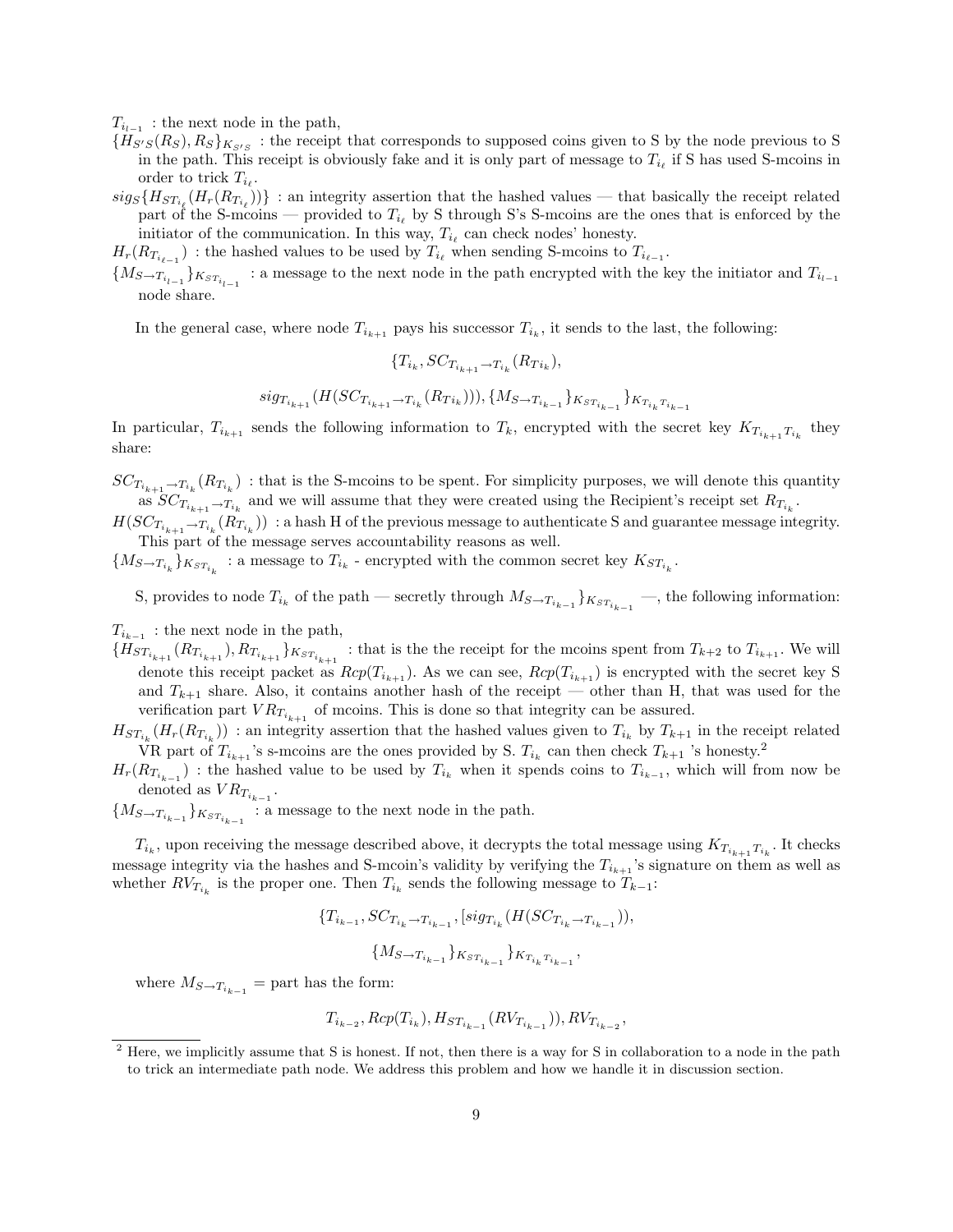$$
\{M_{S \rightarrow T_{i_{k-2}}}\}_{K_{ST_{i_{k-2}}}}
$$

While this procedure continues, we finally get to the last node in the path  $T_{i_1}$ . That node finally gets message M encrypted to the receiver's public key and submits the packet to R. Namely, message that  $T_{i_1}$ from his predecessor  $T_{i_2}$  receives is:

$$
\begin{aligned} \{T_{i_1},SC_{T_{i_2}\rightarrow T_{i_1}}(R_{Ti_1}),\\sig_{T_{i_2}}(H(SC_{T_{i_2}\rightarrow T_{i_1}}(R_{Ti_1}))), \{M_{S\rightarrow T_{i_1}}\}_{K_{S T_{i_1}}} \}K_{T_{i_2}T_{i_1}} \end{aligned}
$$

where

$$
\{M_{S \rightarrow T_{i_1}}\}_{K_{ST_{i_1}}} = \{R, \{H_{ST_{i_2}}(R_{T_{i_2}}), R_{T_{i_2}}\}_{K_{ST_{i_2}}} \{M\}_{pk_R}.
$$

and after the appropriate validation procedures,  $T_{i_1}$  sends a receipt to  $T_{i_2}$ :

$$
\{\{H_{ST_{i_2}}(R_{T_{i_2}}), R_{T_{i_2}}\}_{K_{ST_{i_2}}\}_{K_{T_{i_2}}T_{i_1}}.
$$

Deposit At each deposit time the nodes deposit all mcoins that they have received during the period. Detailed analysis of the deposit rate will be given in the next section. Here we define the technical procedure to be followed given a fraction  $\tau$  of total mcoins that are deposited for a given node  $T_i$ .

- S-coins will be deposited in one of the standard ways for deposit of microcoins; double-spending will be prevented as with microcoins [8]
- A-mcoins: All A-mcoins are depositable for their nominal value.

#### 3.3 Discussion

There are some issues that we need to pay attention to.

– Receipt-packets have the form of

$$
\{H_{ST_{i_k}}(R_{T_{i_k}}), R_{T_{i_k}}\}_{K_{ST_{i_k}}}
$$

That is, they contain the random numbers that constitute the actual receipt, as well as a hash of them that has been agreed between node  $T_{i_k}$  and S,  $H_{ST_{i_k}}$ . This hashed value, is used for integrity purposes.

- Mcoins are in any case hashed with the global hash H and then signed by their sender. This is done for two reasons, integrity and accountability. If double-spending has occurred and is related to that mcoin, the signature on the hash proves who double-spent it. For efficiency reasons, we make the sender sign the hash instead of signing the whole group of coins. Except for the messages exchanged, however, there are many issues we need to discuss and deal with. From now on, and without loss of generality, we will assume that all nodes up to node  $T_{i_k}$  in the path have behaved honestly, namely they forwarded the payment packet the way they were supposed to.
- $-$  One issue to think about is how do we make  $T_{i_k}$  forward the packet to the next node in the path instead of sending them elsewhere. The answer is that this is the only way for  $T_{i_k}$  to get paid. Since nodes  $\ell, \ldots, k + 1$  are assumed to be honest,  $T_{i_k}$  has received from node  $T_{i_{k+1}}$  k S-mcoins. The receipts that correspond to these S-mcoins are provided by S to node  $T_{i_{k-1}}$  through the secret channel that nodes  $T_{i_{k-1}}$  and S have created  $(\{M_{S\to T_{i_{k-1}}}\}_{K_{ST_{i_{k-1}}}})$ . Thus, in order for  $T_{i_k}$  to be able to receive the receipt for the S-mcoins it has received from its predecessor, it has to forward the message to its successor  $T_{i_{k-1}}$ .
- In the preceding discussion, we assumed that S is honest. What if S decides to play unfairly? Assume, for example, that S still wants to send his traffic, but tries to pay less than it should. Suppose that S colludes with  $T_{i_k}$ .  $T_{i_k}$  sends to  $T_{i_{k-1}}$  S-mcoins whose receipt validation parts match the hashed values sent to  $T_{i_{k-1}}$  by S. Suppose now that S has provided wrong receipts to  $T_{i_{k-2}}$  and thus  $T_{i_{k-2}}$  remains unpaid, although he has given his mcoins to  $T_{i_{k-2}}$ . In this case,  $T_{i_{k-2}}$  pays for S's traffic. In order to prevent this attack from happening, we adopt a prepayment scheme. According to this property, path-nodes are prepaid during the connection establishment procedure for a fixed number of packets. In this case, the previous attack does not work, since  $T_{i_{k-2}}$  would tear the connection down after finding out the trick and S not be able to send its packets.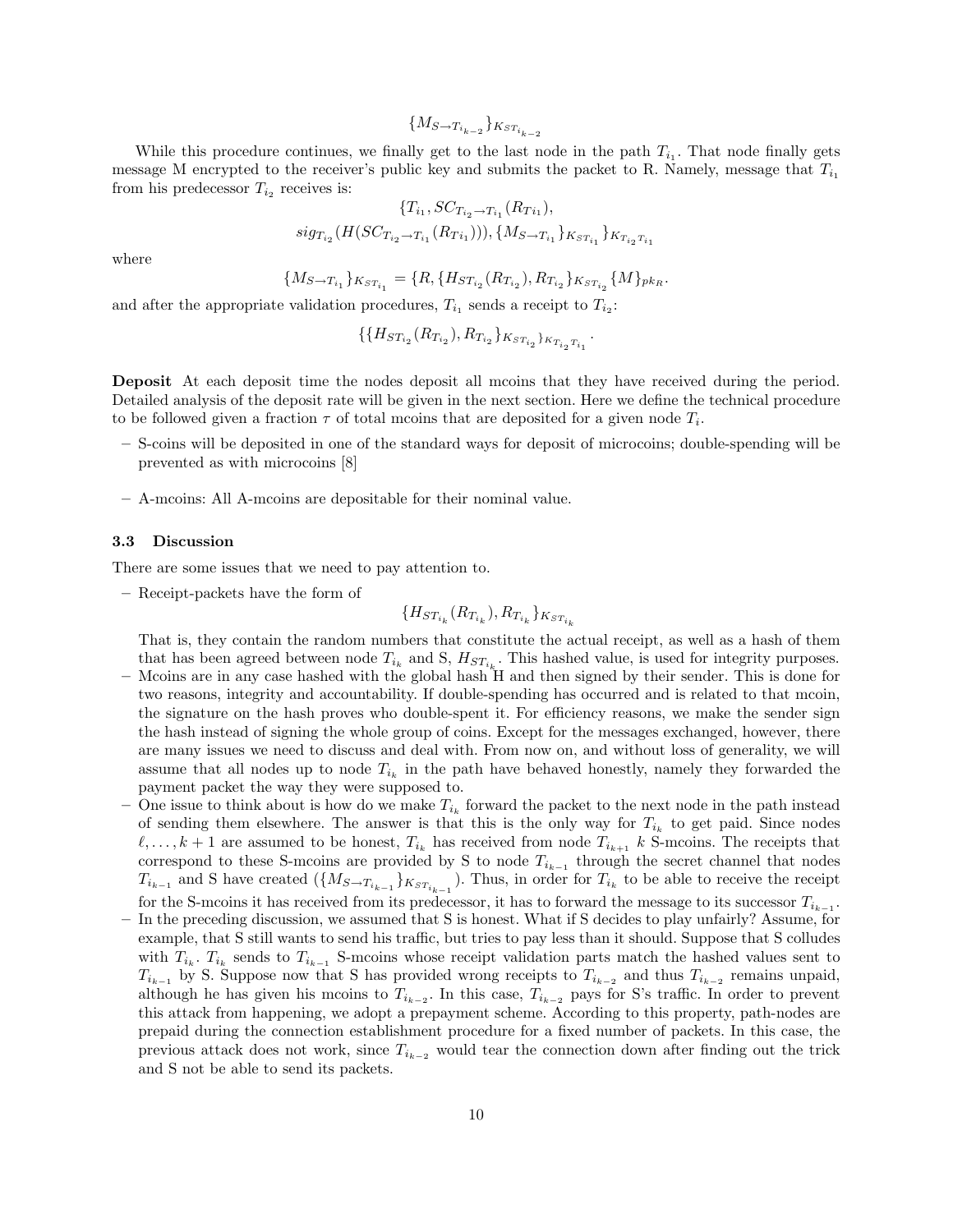- There is also an issue with the last node in the path. He is the only node to be paid in the next packet round. We resolve that by placing in the first data packet the receipts for the mcoins it has received.
- We make the assumption that nodes in general want to make profit. Thus it is of no interest of them to spoil the connection.
- Double-spending of anonymous coins is caught at deposit time. The amount of double-spending is controlled by the deposit rate, which will be discussed in detail in the next section.

### 4 System Security

A system's security depends heavily on the capabilities of its adversaries. Therefore, for each of the cases described in this section, we clearly describe both the threat model, the compromised entities, and the severity of the attack. There has been a wealth of research related to attacks against onion routing systems including Tor. Our effort is to validate that OpenTor does not introduce new types of attacks, especially ones that can target either the anonymity or the robustness of an onion routing system. We start with attacks that attempt to expose the sender's anonymity.

#### 4.1 Correctness-Robustness

This property requires that if all Users behave legally, all the packets will reach their final destination and all nodes in the path will be paid for the service they offered. This is assured by two facts:

- Consider the case where all nodes are honest, all nodes have been prepaid, and all forward the packet traffic to the next hop in the path. Int that case, packets do reach their destination.
- Each node pays its successor one coin less than the coins it receives from its predecessor. Legal nodes produce legal microcoins and use anonymous coins only once. Thus, payment is executed correctly.

Correctness: Proof. The proof follows directly from Lemmas 1-4.

- Lemma 1. If all primitives regarding micropayments hold and nodes are honest, then S-mcoins and Amcoins that they generate are valid.
- Lemma 2. If all the underlying primitives for micropayments and blind signatures hold, the payment protocol is executed correctly, and all participants in a path are honest, then all nodes in that path will be paid an mcoin for each group of packets to be forwarded.
- Lemma 3. If all nodes in the path are honest and have paid as they should, the packets will reach their destination.
- Lemma 4. If all the underlying primitives for blind signatures hold, the anonymity of the sender is cryptographically preserved.

Robustness: The proof of robustness in our system is given in Appendix. However, we state here some interesting results concerning that property. Let  $\alpha$  be the fraction of malicious nodes participating in Tor. By "malicious" we mean nodes that would intentionally cause the connection to stop. Per the calculations contained in the Appendix, we conclude that the probability that a User succeeds in sending his traffic namely no malicious node exists in the path the User chooses — is the following:

$$
P(x \notin P_{\ell} \forall x \in X) = (1 - \alpha)^{\ell}.
$$

where we make the assumption that the number of nodes in Tor that particular moment  $n \gg 1$ .  $X =$  ${x_1, \ldots, x_{\alpha n}}$  is the set of malicious nodes,  $P_\ell$  any path of  $\ell$  Tor nodes.

The plots for the values  $\ell = 3, \ell = 4, \ell = 5$  and  $\ell = 6$  are given in Figure 2. For each one of these diagrams, we assume  $n \approx 1000$ , and observe the change in probability that the path is clean while the fraction of malicious users in Tor changes. For example, if  $\alpha = 0.1$ , the probability of a secure path is .73 if  $\ell = 3$  but only .53 if  $\ell = 6$ . Increasing the path length has cut the probability of a secure path by about 27%. Another issue is that by making Tor "open" and hence letting anyone participate, we increase the chance of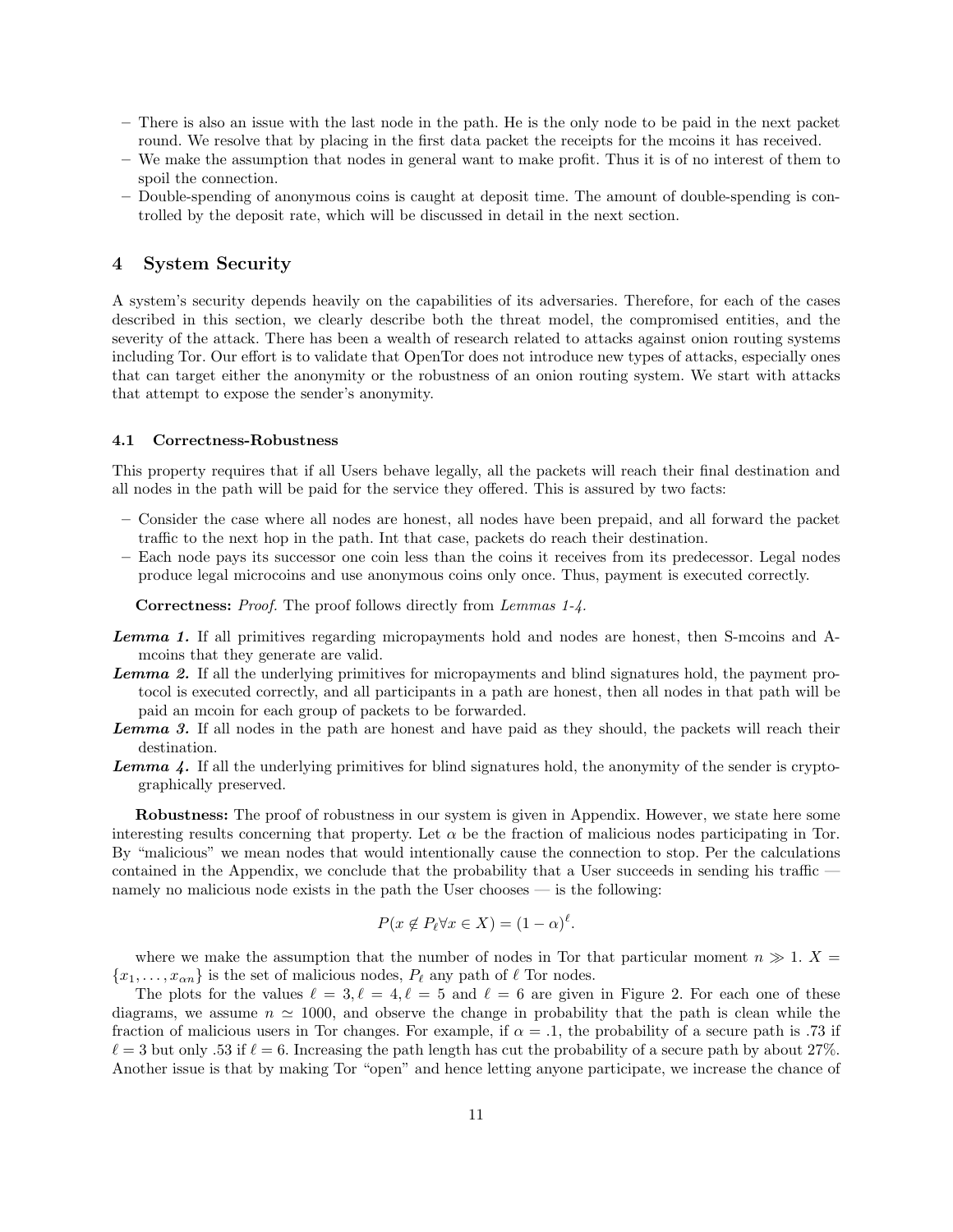having malicious nodes in the system. The most dangerous case is when the first node in a path is malicious; it can reveal the sender and in collusion with receiver can expose the connection between sender and receiver. Taking this into consideration, we quantify the anonymity of the system by the probability that the first node in a path is not malicious:  $1 - \alpha$ .

### 4.2 Monetary Unit Unforgeability

The Unforgeability property guarantees that no fake coins can be deposited in the system. We have two types of coins:

- $-$  S-mcoin Unforgeability : For node  $T_i$  to fore an S-mcoin  $SC_{T_j \to T_i}$ , it would have to forge the signature of  $T_i$ . It cannot do this.
- **A-mcoin Unforgeability**: Node  $T_i$  cannot forge an A-mcoin  $AC(r_i)$  since it cannot forge Bank's signature.

Coin Unforgeability is achieved in our scheme. *Proof.* I t derives from the following lemmas.

- Lemma5 If S-Mcoin Unforgeability and A-mcoin Unforgeability holds, then Coin Unforgeability is achieved. Proof.It follows from the definition.
- Lemma6 S-Mcoin Unforgeability and A-mcoin Unforgeability holds in our scheme. Proof.It follows Lemmas 7 and 8.
- Lemma7 If all the primitives for digital signatures hold, then "S-mcoin"- Unforgeability property is achieved. Proof. See Appendix.
- Lemma8 If all the primitives for blind signatures hold, then "A-mcoin"-Unforgeability property is achieved. Proof. See Appendix.

### 4.3 Accountability

Accountability means that the identity of a node that behaves maliciously — double-spending, forging attempts, message manipulation, etc. — will be revealed, along with a proof of his guilt.

Accountability is achieved in our Scheme.

Proof. We only present a sketch of proof. It is achieved by the combination of two things :

- All nodes "know"<sup>3</sup> their predecessor and their successor nodes in a path.
- Each node participating in a path sends to its path-successor a signed hash of the message it sends. This is done for both for integrity and accountability reasons.

The above two facts allow each node to verify the signature of its predecessor; it can also use the message as proof of guilt if necessary.

The only case where accountability is limited, is when the initiator of a connection is malicious. If this is the case, although they cannot identify it, intermediate nodes do have proof of his guilt and can stop the connection.

### 4.4 Exculpability

Exculpability requires that an honest person cannot be framed by another user. Guilt in our system is always proven by digital signatures; therefore, it satisfies the exculpability requirement.

Proof. It derives from Lemma9.

Lemma9 If Accountability and primitives of digital/blind signatures hold, then Exculpability holds.

<sup>&</sup>lt;sup>3</sup> By the word "know" we mean that every node in a path knows the public verification key of its path neighbors, which effectively identifies them.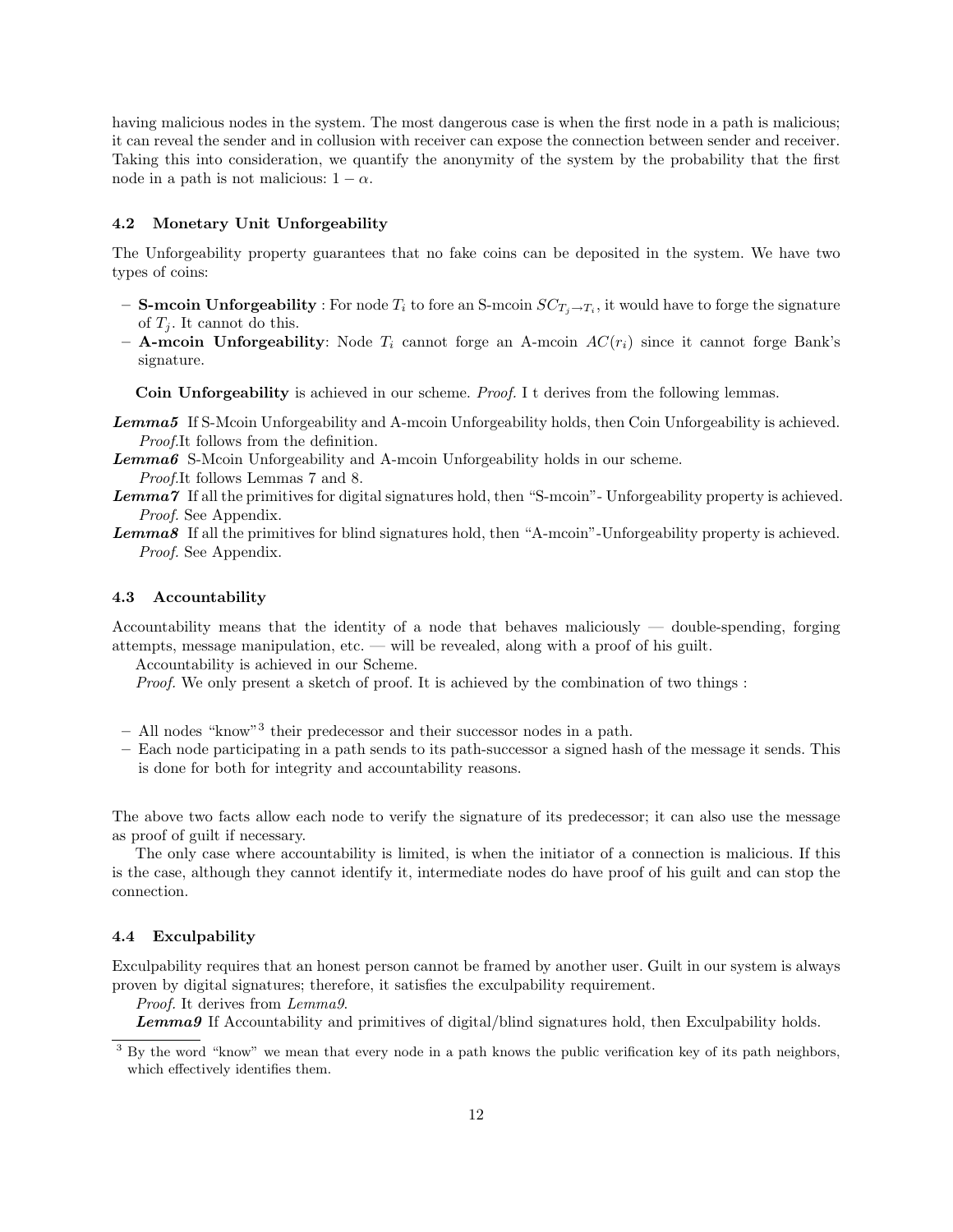#### 4.5 Sender-Receiver Unlinkability and Path Confidentiality

The most serious attacks are the ones against the anonymity properties of the system. Such attacks attempt to reveal the network communications of the senders. We argue that in an onion routing system with payments, the Sender-Receiver Unlinkability requirement is preserved. In our analysis, we are not going to address the current weaknesses of the underlying anonymizing network. Rather, we study new attacks that stem from the addition of the payment scheme to existing onion routing systems including Tor. Our aim is to provide a formal understanding of potential exploitations of the payment scheme or the entities involved in the payment transactions when combined with known attacks against anonymity networks.

The new element in OpenTor is the existence of payments. The coins have to be withdrawn and deposited, potentially leaking information to an adversary. In OpenTor, the "honest but curious" Bank can play the role of such an adversary. Initially, we consider attacks against the anonymity of the communications that pass through the anonymity network, linking the senders to receivers. It is easy to show that mere knowledge of the payment transactions, even if they are timestamped, is not sufficient to link the senders to the receivers. Indeed, in our system the senders withdraw and pay with anonymous coins; thus, their identity cannot be revealed to the Bank. Furthermore, the receiver identities are not exposed since there is no monetary transaction between the last node in the path and the receivers. Therefore, to perform an attack, an adversary requires the collaboration of a Tor node and/or the receiver.

Another attack scenario is when there is collusion between the initial node  $T_L$  (L is the maximum path) and a compromised receiver R. Assuming that there is no dummy traffic that is terminated inside the OpenTor network, the two colluding nodes will be able to expose the identity of the sender. Indeed, by comparing the number of packets both  $T_L$  and R receive from the sender and the fact that the IP address of the sender is already known to the  $T<sub>L</sub>$ , they can reveal the sender's anonymity. However, this attack does not depend on the operations or information leaked from the payment scheme but it is rather an attack against a generic onion routing network.

We now consider the following question: given an arbitrary node T participating in a connection  $c_{\leq T_{i_1},...,T_{i_1}>}^{S\to R}$ , can we determine the node  $\tilde{T}$  such that  $T = T_i$  and  $\tilde{T} = T_{i-1}$  for some  $1 < i \leq l$ ? Since signed coins are cumulatively deposited, the bank can observe that the node  $T$  deposits the following number of coins coming from any of his neighbors  $T'$ 

$$
G(T',T)=\sum_{\forall c_{ \in C(T',T)} k*c^{S\to R}_{},
$$

where

.

$$
C(T',T) = \{c_{\langle T_{i_1},...,T_{i_1}\rangle}^{\langle S\to R} | \exists k \in \{1,...l-1\} | T' = T_{i_{k+1}}, T = T_{i_k}\}\
$$

Also, the bank observes the number of coins signed by node  $T$  deposited at each of its successors  $T''$  in various connections, which is :

$$
G(T,T'')=\sum_{\forall c_{ \in C(T,T'')} k*c_{},
$$

The total number of packets forwarded by the node  $i$  is given by :

$$
\sum_{T'} G(T',T) + G_{ac}(T) - \sum_{T''} G(T,T''),
$$

where  $G_{ac}(T)$  is the number of anonymous coins that T was paid as a first node in connections. However,  $G_{ac}(T)$  is not known since the anonymous coins that T deposits include also his own coins; T deposits these in order to preserve anonymity. Thus, we can determine neither the number of packets forwarded through the node nor the position of the node in the connections that it participates into.

Let us now assume that some predecessor  $T'$  of the node  $T$  in some of the connections it participates in is malicious and reveals to the bank all the information about its incoming and outgoing connections. Thus,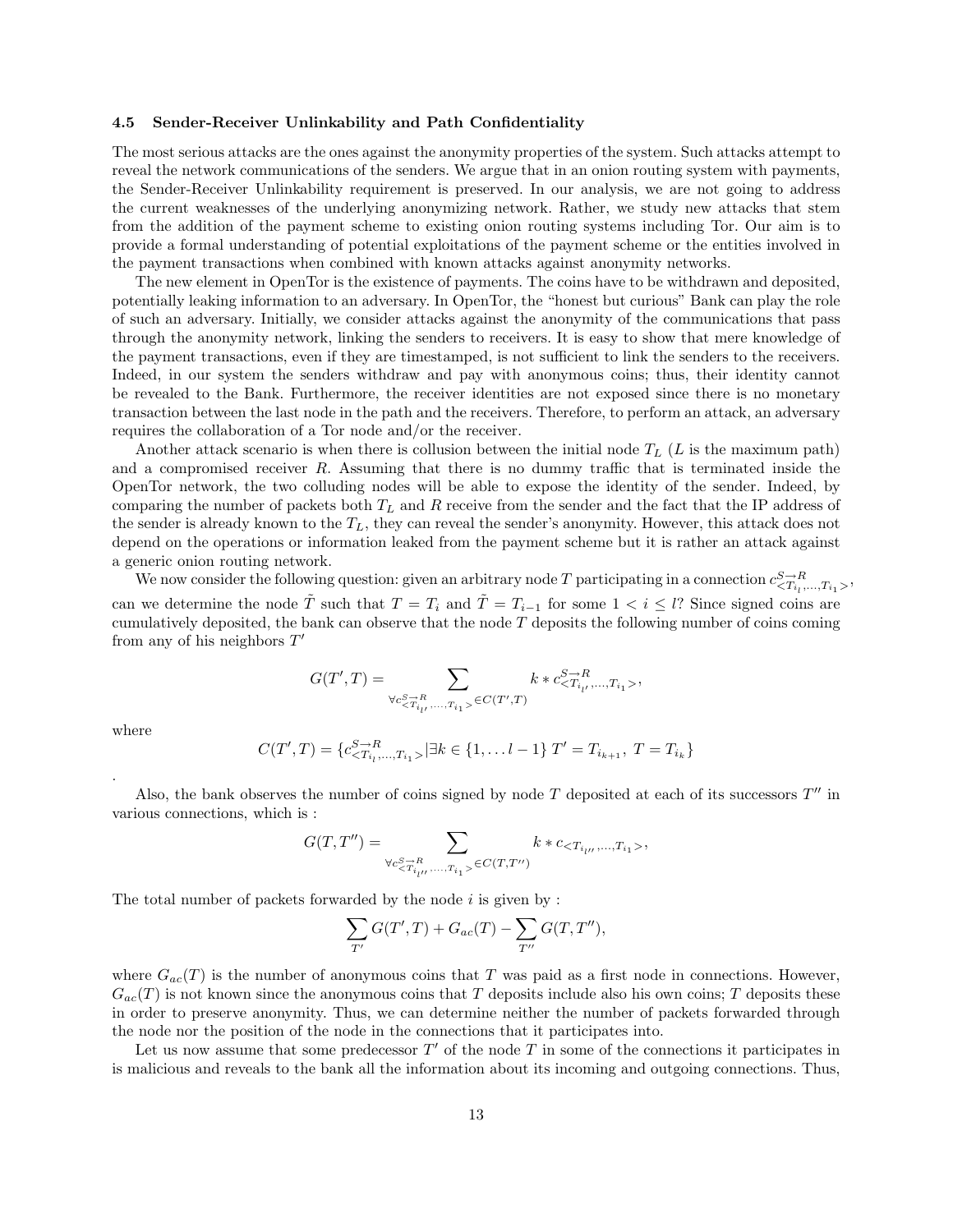the bank will know  $G(T', T)$ . The only extra information that bank can infer based on this knowledge is that packets  $c_{\langle T_{i_{l'}},...,T_{i_1}\rangle^{S\to R}}$  where  $T=\tilde{T}_k$  cannot be forwarded to a node  $\tilde{T}$  if:

$$
(k-1)*c_{}^{S\to R} > G(T,\tilde{T}),
$$

i.e., the node  $\tilde{T}$  received fewer coins from T than the necessary amount to pay for the forwarding of the packets along the connection. To evaluate the importance of the above restriction on the possible forwarding nodes after T, we consider the average case for all the rest of the connections passing through node T.

#### 4.6 Deposit Rate

In the previous section, we considered the question of how an adversary having a global view of the deposits made in the OperTor network can exploit this information for tracing packet paths. An implicit assumption is that the Bank receives the transaction information in certain time intervals. These intervals reflect the activity of the network for a certain period of time, i.e. the accumulation period determined by the deposit rate of the signed coins in the system. Of course, this time periods are dependent on the coin deposit rate and are of essential importance to thwart attacks that try to exploit payment transaction information. Here, we analyze what should the deposit rate be to minimize or even eliminate attacks that attempt to break anonymity based on the payment transactions received by the Bank.

We start with the assumptions that the number of packets on the paths in the network are drawn from a uniform distribution, which implies that the aggregated numbers of coins at each node and on each edge will follow a normal distribution. Let  $\mu$  and  $\sigma$  be the mean and standard deviation for the normal distribution of packet payments going through a node and  $\tilde{\mu}$  and  $\tilde{\sigma}$  be the mean and standard deviation for the normal distribution of packet payments going through an edge. Since the maximum path length of a connection in the OpenTor network is L and for a particular connection  $c^{S\to R}_{\langle T_{i_l},...,T_{i_1}\rangle}$  a node T has probability  $\frac{1}{n}$  to be the first, second,  $\dots$ ,  $l - th$  node in the path, therefore

$$
\mu = (\frac{1}{n} + \frac{2}{n} + \dots + \frac{L}{n}) * \sum_{\substack{\forall c \leq \frac{2}{N} \\ \forall c \leq T_{i_l}, \dots, T_{i_1} >}} c \leq C(T)
$$

$$
\frac{L * (L + 1)}{2n} * \sum_{\substack{\forall c \leq \frac{2}{N} \\ \forall c \leq T_{i_l}, \dots, T_{i_1} >}} c \leq C(T)
$$

Since we are looking at the average case when we have a total of N packets sent in the network on total of C connections, we have

$$
\mu = \frac{N * L * (L + 1)}{2n^2}.
$$

The worst case scenario that the coins come into a node on only  $n - 1$  edges, then we must have:

$$
\tilde{\mu} = \frac{N * L * (L + 1)}{2n^2 * (n - 1)}.
$$

To proceed, we need to identify the accumulated amount of coins at a node so that maximal size of the packets transfered on a single incoming connection into the node is smaller than the minimum total of the number of packets transfered on each of the outgoing connections from that node. We would like to account for all the connections that within  $k * \sigma$  range of the expected value. Thus the maximum number of packets coming into a node T is  $\mu + k * \sigma$ . On the other hand the minimum aggregated number of packets on each of the outgoing edges will be  $\tilde{\mu} - k * \tilde{\sigma}$ , or  $(n-1) * (\tilde{\mu} - k * \tilde{\sigma})$  for all of the outgoing connections. So now we have the following requirement:

$$
\tilde{\mu} - k * \tilde{\sigma} > \frac{N}{C} * \frac{L * (L+1)}{2}
$$

If we account for the fact that the payment coming on a single connection does not exceed the aggregated payment on any of the outgoing edges. This implies that the total number of connections C established in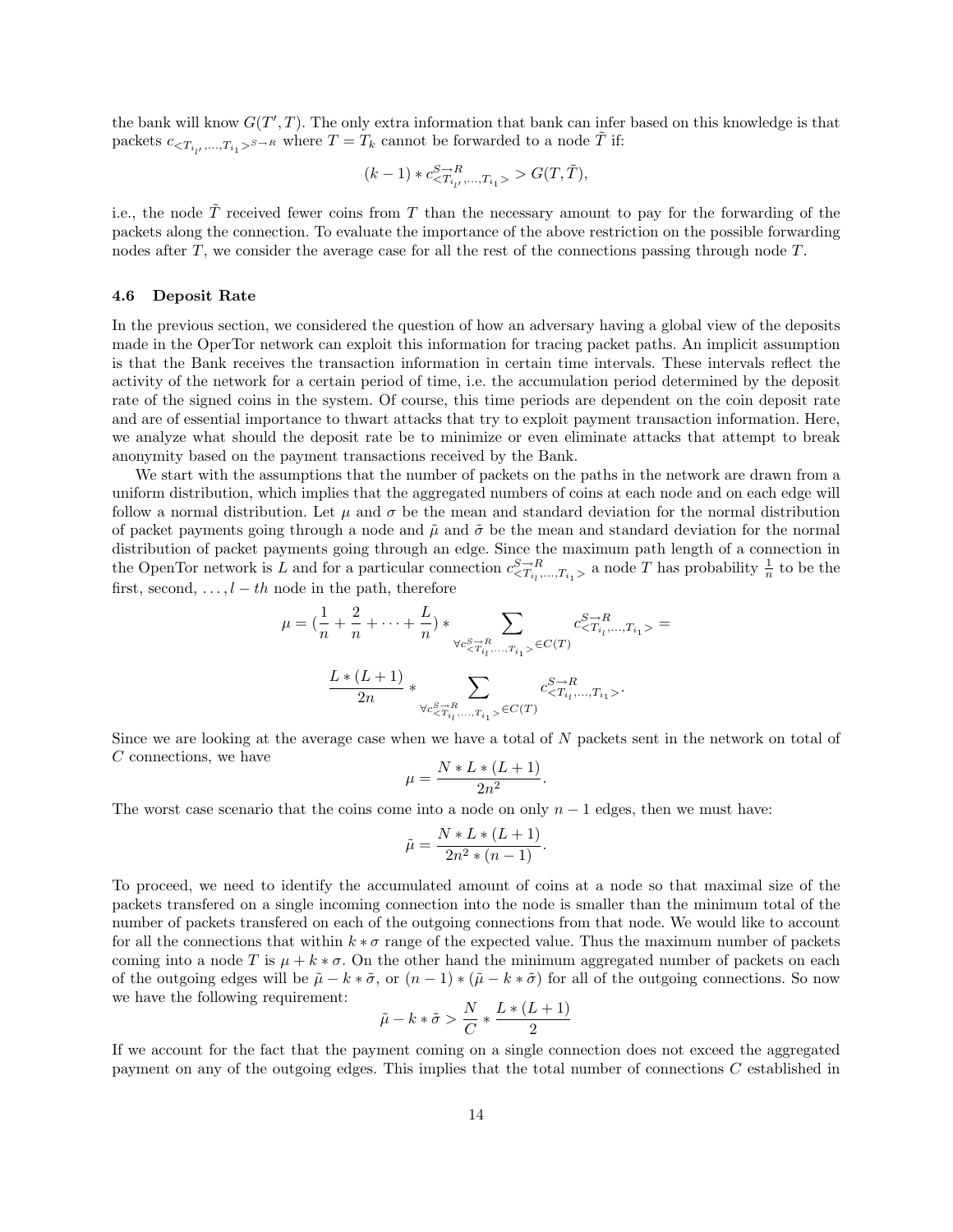the network should be of the order  $O(n^3)$  and each node should participate on average in  $O(n^2)$  of them. Thus a node should deposit signed coins when it has participated in this number of connections. Here we want to point out that the so derived conditions provide that for a certain connection we cannot rule out any possible path, which is a much stronger result than not to be able to disclose the exact route of the packets. For a connection of length L there are  $n^L$  possible paths and since we are assuming a malicious node in the path we have at least  $n^{L-1}$  possible paths. Thus  $O(n^2)$  connections going through a node T guarantee that no other node can be ruled out as its possible successors on a particular connection.

Now we will consider the case when we allow to be able to eliminate some the nodes as possible successor nodes in the path of a connection but still want to keep some constant number  $n_c$  of possible successors. In this case we restrict our attention only to those edges assuming that the coins coming on the rest of the edges are negligible and in this case we have:

$$
\tilde{\mu} = \frac{N * L * (L + 1)}{2n * n_c * (n - 1)}.
$$

Now the condition that the payments on each of this edges exceeds the payment for the packets a particular connection translates into

$$
\frac{N * L * (L + 1)}{2n * n_c * (n - 1)} - k * \tilde{\sigma} > \frac{N}{C} * \frac{L * (L + 1)}{2}
$$

implying  $O(n^2)$  connections in the network in total or  $O(n)$  connections through a node. And we still have  $n_c^{L-1}$  possible paths for a particular connection. The number  $n_c$  will depend on the size of the incoming packet flow that we consider as well as on the average number of connections going through an edge. The connections using a given edge  $\frac{2C}{n(n-1)}$ . Thus in the case when the packet flows are within two standard deviations of the expected value, then we can assume that any outgoing edge with payment on at least  $\tilde{\mu} + \frac{n(n-1)}{2C}$  $\frac{n-1}{2C} * \tilde{\sigma}$  cannot be eliminated as a possible outgoing edge for the flow. When  $C = n^2$  we expect the edges with payment exceeding  $\tilde{\mu} + \tilde{\sigma}$ , which implies  $n_c = 0.16 * n$  for normal distribution.

At each time of deposit in the system a node deposits both signed and anonymous coins. Since anonymous coins come as payments for the first nodes in the connection paths and signed coins are used for the payments for all the rest of the nodes in the connection paths, the ratio between anonymous coins that were used for actual payment (excluding the own anonymous coins that are used to preserve anonymity) and the signed coins used in the system should be  $\frac{2}{L-1}$  since for each packet we use L anonymous and  $\frac{2L}{L-1}$  signed coins. Our goal is to fix the deposit frequency in such a way that the ratio of anonymous vs. signed coins deposited by each node is also  $\frac{2}{L-1}$ . However, since we want to account for the case when we have connections with number of packets in range of two standard deviation of the mean value for the distribution, we know that we will have nodes which will have ratio of anonymous to signed coins between  $\frac{2L-k*\sigma}{L-1}$  and  $\frac{2L+k*\sigma}{L-1}$ . In the case when we have less anonymous coins the node can always use its own anonymous coins to pad, we require that the actual deposit ratio of anonymous vs. signed coins be  $\frac{2L+k*\sigma}{L-1}$ . Thus the expected total amount of coins for each deposit of a node will be  $\frac{2L+k*\sigma}{L-1}*\frac{N}{C}$  where have determined the number of connections established during one deposit period according to the restrictions we have derived above and  $N$  is the total number of packets expected to be transfered in the network.

### 5 System Evaluation

In this section we attempt a rough estimate of our system's performance. We do this in two ways. First, we show the number of extra packets that need to be sent for the payment procedure to take place. Next, we consider the number of hash, digital signature and encryption operations that need to be computed for the transmission of N packets, which can be paid with one coin at each node. We call this set of payment operations a "payment round". For the transmission of N packets by each node, the following payment messages exchanged:

 $- l$  packets are transmitted containing the mcoins from one node to its successor in the path (one packet for each edge).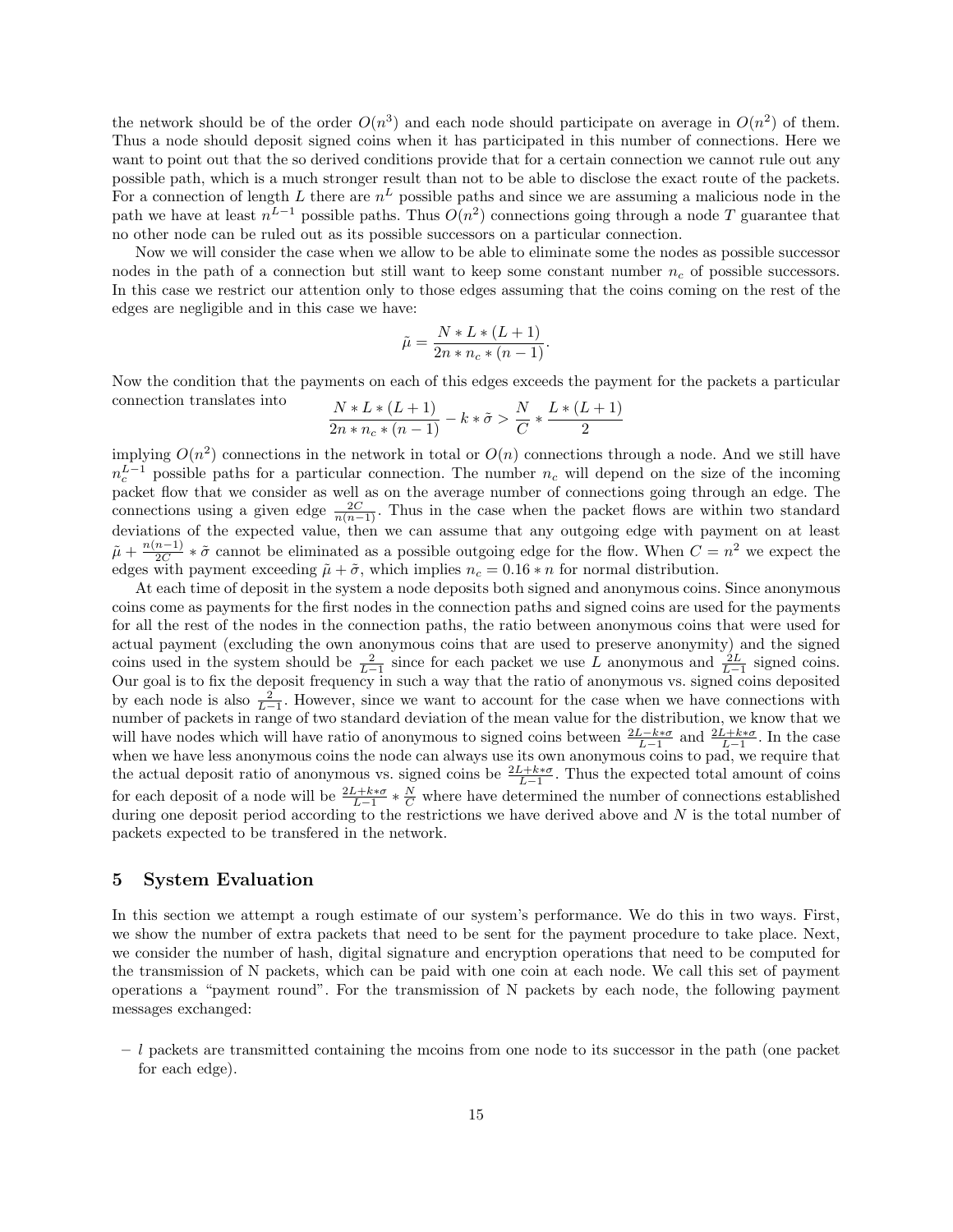$- l$  transmissions for the receipts of the l mcoins

Based on this, the number of extra packets transmitted for the payment of utilizing Tor Anonymous service is 2l and the percentage of the extra traffic is  $\frac{2l}{2N} = \frac{l}{N}$ .

Thus, the smaller the value of an mcoin is, in terms of packets, the bigger the system extra load would be.

We now present a sketch of the system's performance evaluation in which we assume that

- $c_h$  is the cost of a hash function.
- $c_e$  is the cost of a symmetric encryption procedure.
- $c_s$  is the signature cost.

We consider a path  $\langle T_{i_1}, T_{i_{l-1}}, \ldots, T_{i_1} \rangle$  of length l. The cost of producing a signed coin, including the receipt, is:

$$
c_{SC} = c_s + c_s = 2c_s.
$$

The corresponding cost for an anonymous coin  $c_{AC}$  is then

$$
c_{AC}=c_s.
$$

For every group of N packets to be sent and for each node  $T_{i_k}$  in the path, S calculates:

- hashes of k random numbers, which cost  $kc_h$
- k verifications of the hashes given as payment to each node:  $kc_hh$
- $-$  hashes of  $k$  receipts, which are encrypted with the receipt into a receipt packet. This procedure costs  $c_e + k c_h$ .
- the encryption of the secret message it sends to all nodes in path, whose cost is simply  $c_e$ .

Consequently, the total cost of S's pre-calculation for transmitting a packet is :

$$
c_{pr} = \sum_{k=1}^{k=l} \{ (kc_h + kc_{hh} + kc_h + c_e + c_e) \}
$$
  
= 
$$
\frac{k(k+1)}{2} (2c_h + c_{hh}) + 2kc_e
$$

Additionally, the message creation from one node  $T_{i_k}$  to the next hop  $T_{i_{k-1}}$  is

$$
c_{k \to k-1} = (k-1)c_{SC} + (k-1)(c_s + c_h) + c_e
$$
  
=  $(k-1)(3c_s + c_h) + c_3$ 

where

 $(k-1)c_{SC}$  is the cost for creating  $(k-1)$  signed microcoins,  $(k-1)(c_s + c_h)$  is the cost for hashing and signing the hash of each S-mcoin, and  $c_e$  is the cost for encrypting the whole message.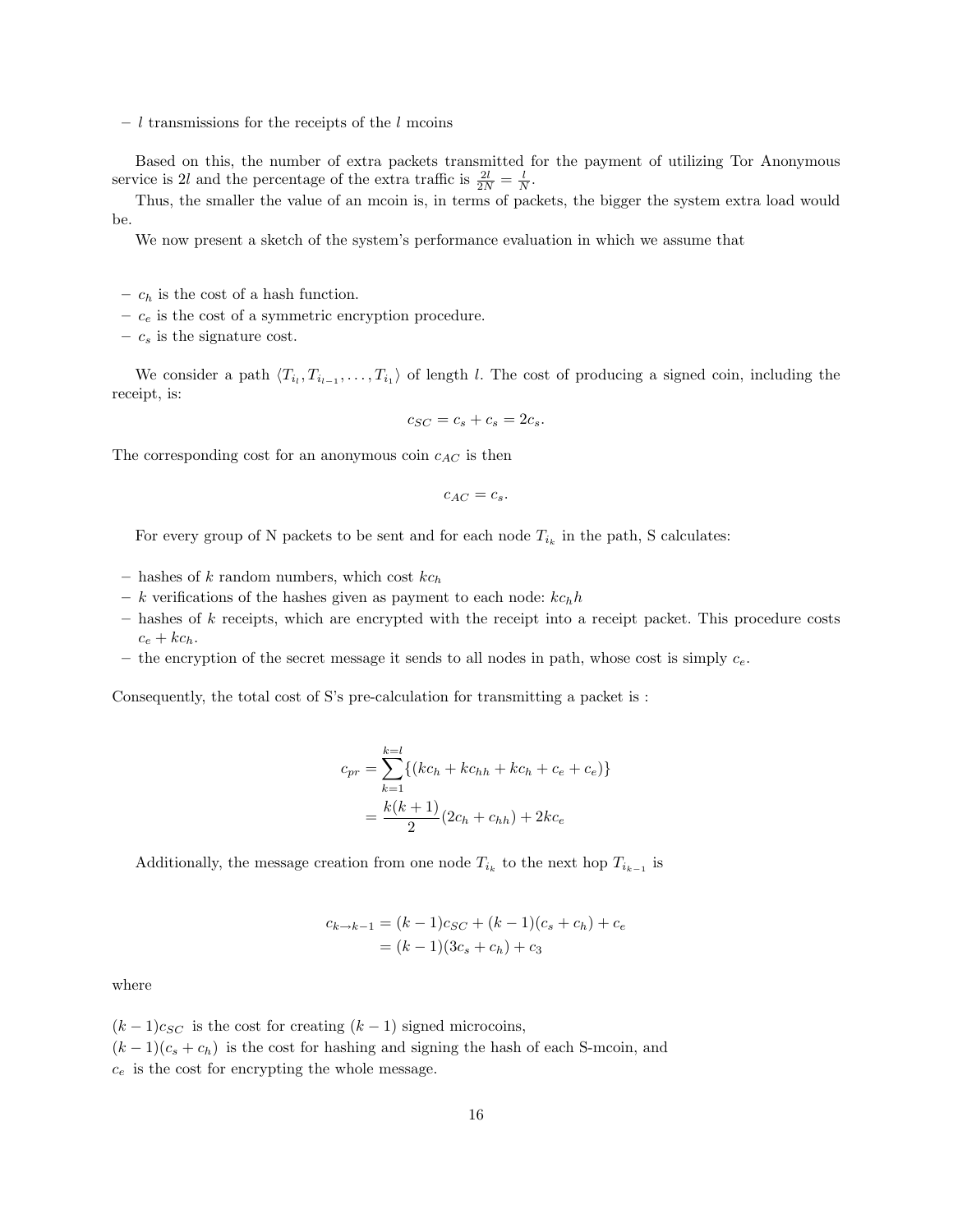Consequently, the total cost for the transmission of a set of N packets  $C(N)$  is :

$$
C_N = \sum_{m=1}^{m=l} \{c_{k\to k-1}\} + c_{pr}
$$
  
= 
$$
\sum_{m=1}^{m=l} \{(k-1)(3c_s + c_h) + c_e\}
$$
  
+ 
$$
\frac{k(k+1)}{2} (2c_h + c_{hh}) + 2kc_e
$$
  
= 
$$
\frac{(l-1)l}{2} (3c_s + c_h) + (l-1)c_e
$$
  
+ 
$$
\frac{l(l+1)}{2} (2c_h + c_{hh}) + 2lc_e
$$
  
= 
$$
\frac{3l(l-1)}{2}c_s + \frac{(3l+1)l}{2}c_h + \frac{l(l+1)}{2}c_hh + (3l-1)c_e.
$$

The total cost, then, is  $O(l^2 + l)$ .

# 6 Conclusion

Current anonymity networks appear to lack wide participation due to their volunteer nature. We believe that by providing economic incentives, we can help incentivize users to both participate and to use anonymity networks to protect their communications. Unfortunately, current payment schemes cannot be used unmodified to enable payments in Tor.

To address that, we design a novel hybrid scheme and we prove that it is possible to add a secure payment scheme to Tor. The cost of the scheme is dominated by two factors, the path length and the number of packets per payment. However, the two have very different properties. The number of packets per payment, N, represents the tradeoff between performance and risk. By setting N high, the total cost of our scheme is minimized, since the expense is amortized over a large number of transmissions. However, N also represents how willing nodes are to transmit packets without assurance of payment. If  $N$  is too high, a cheater can send a fair amount of data before being caught. We expect that market forces will determine the proper value.

The path length, L, is a more interesting value. Looking at it purely in terms of our payment scheme, it represents the tradeoff between performance and anonymity. Buying more anonymity is indeed expensive in our scheme. However, as we have shown, increasing  $L$  too much *decreases* security if we assume that some percentage of nodes cannot be trusted. The maximum value of  $L$  is thus capped by that problem, thereby bounding the cost of the payment scheme.

### References

- 1. Chaum, D., Fiat, A., and Naor, M. Untraceable electronic cash. In Proceedings of CRYPTO '88 (1988).
- 2. Chaum, D. L. Untraceable Electronic Mail, Return Addresses, and Digital Psuedonyms. Communications of the ACM (1981).
- 3. DIFFIE, W., AND HELLMAN, M. E. New directions in cryptography. IEEE Transactions on Information Theory  $IT-22, 6$  (1976), 644–654.
- 4. DINGLEDINE, R., MATHEWSON, N., AND SYVERSON, P. Tor: The second-generation onion router. In Proceedings of the 13th USENIX Security Symposium (August 2004).
- 5. Goldschlag, D. M., Reed, M. G., and Syverson, P. F. Hiding routing information. In Workshop on Information Hiding (May 1996), R. Anderson, Ed., Springer-Verlag, pp. 137–150. LLNCS 1174.
- 6. Jakobsson, M., and Juels, A. An optimally robust hybrid mix network (extended abstract). In Proceedings of Principles of Distributed Computing - PODC '01 (2001), ACM Press.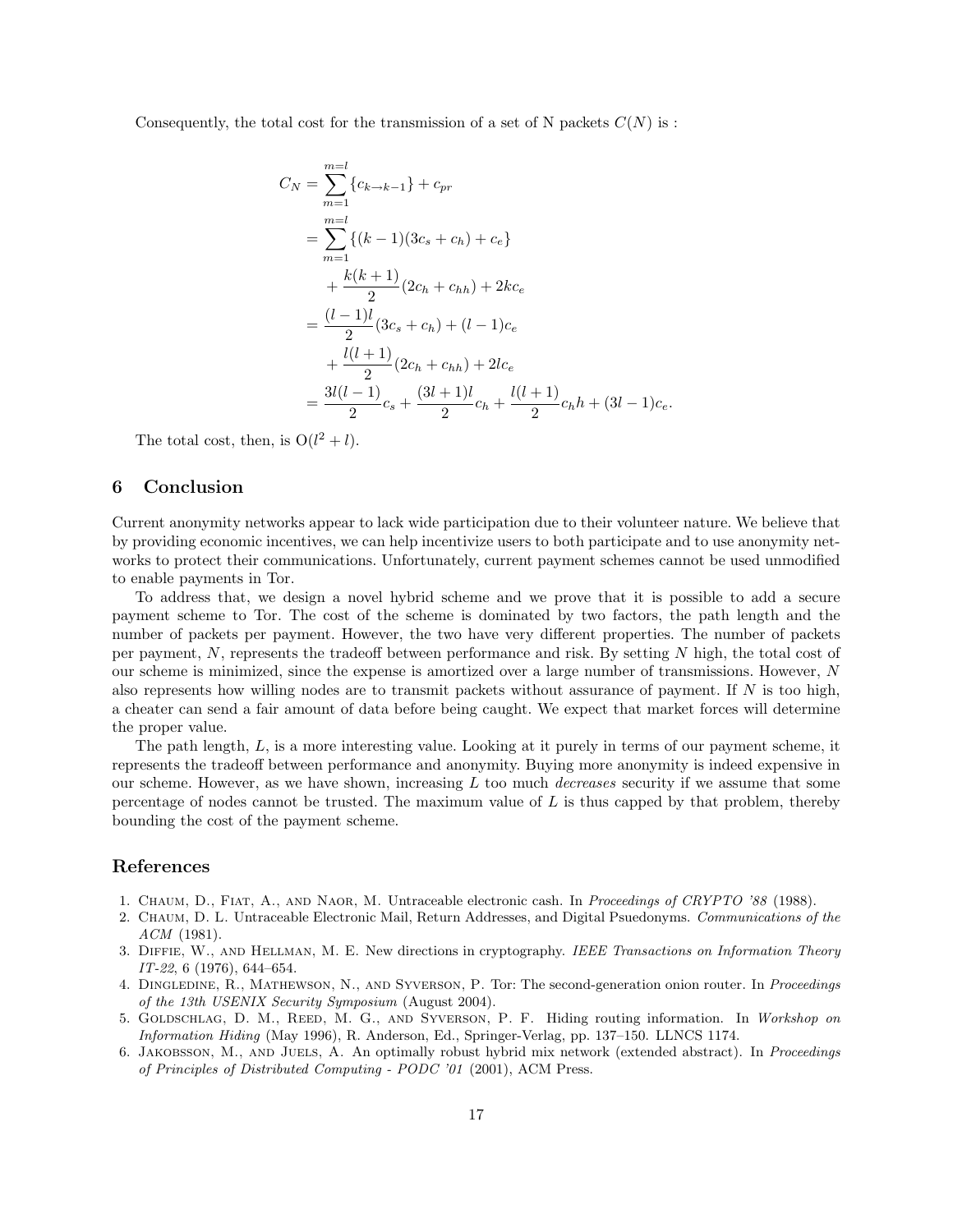- 7. Kesdogan, D., Agrawal, D., Pham, V., and Rautenbach, D. Fundamental limits on the anonymity provided by the mix technique. In Proceedings of the IEEE Symposium on Security and Privacy (2006).
- 8. Micali, S., and Rivest, R. L. Micropayments revisited. In CT-RSA (2002), pp. 149–163.
- 9. MÖLLER, U., COTTRELL, L., PALFRADER, P., AND SASSAMAN, L. Mixmaster Protocol Version 2. Draft, July 2003.
- 10. Øverlier, L., and Syverson, P. Locating hidden servers. In Proceedings of the IEEE Symposium on Security and Privacy (2006).
- 11. Rivest, R. Peppercoin micropayments, 2004.

# A Detailed Proofs

Proof of Lemma1.

Validity and Depositability of S-mcoins is strongly connected to microcoins, since validity check is done on a part of S-mcoin which is an actual micro-coin. On the other hand, validity of A-mcoin depends on the Bank that is considered to be an trusted entity in regards of A-mcoin generation. Since, all the nodes in our system are honest, mcoins created are valid.

Proof of Lemma2.

This comes directly from Lemma1 and the fact that each node in the path spends exactly one mcoin less than the mcoins it receives from its predecessor.

Proof of Lemma3.

It derives directly from correctness of the underlying anonymizing system. If nodes are honest and get paid, they perform.

Proof of Lemma<sub>4</sub>.

A-mcoins are only provided by the initiator of a communication channel. Since, A-mcoins are basically blind signatures on random numbers, they reveal no information on the party who signed the message or the party who withdrew them. Thus when deposited to the Bank and since we assume full graph, Bank cannot trace the Sender. On the other hand, when S-mcoins are used by the initiator S, since S fakes receipts etc., there is no possible way of linking him to the initiator<sup>4</sup>.

Proof of Monetary-Unit Unforgeability.

It derives from Lemma5–7.

Lemma5. If S-Mcoin Unforgeability and A-mcoin Unforgeability hold, then Coin Unforgeability is achieved. Proof.It follows from the Coin Unforgeability definition.

Lemma6. S-Mcoin Unforgeability and A-mcoin Unforgeability hold in our scheme.

Proof.It follows Lemmas7–8.

Lemma7. If all the primitives for digital signatures hold, then "S-mcoin"- Unforgeability property is achieved.

*Proof.* Let that system node  $T_i$  has managed to forge an S-mcoin  $SC_{j\rightarrow i} = sig_{T_j} \{MC, H_r(k), T_i\}$  of node  $T_j$  without having any information about secret key of  $T_j$ . This would mean that  $T_i$  is able to sign on behalf of  $T_i$ . However, this is computationally impossible for all known digital signature schemes.

Lemma8. If all the primitives for blind signatures hold, then "A-mcoin"-Unforgeability property is achieved.

*Proof.* Let that node  $T_i$  managed to forge an A-mcoin  $AC(r_i)$  without knowing Bank's secret key of Bank. This implies that  $T_i$  is able to sign on behalf of Bank which contradicts digital signature scheme properties.

Proof of Exculpability

Proof.Directly from Lemma9.

Lemma9. If Accountability and primitives of digital/blind signatures hold, then Exculpability holds. Proof.Accountability provides proof on someone behaving in a bad way. This proof is basically digital signatures. To frame a user, one should be able to forge these, which is computationally impossible.

<sup>4</sup> We will refer to this case in a later section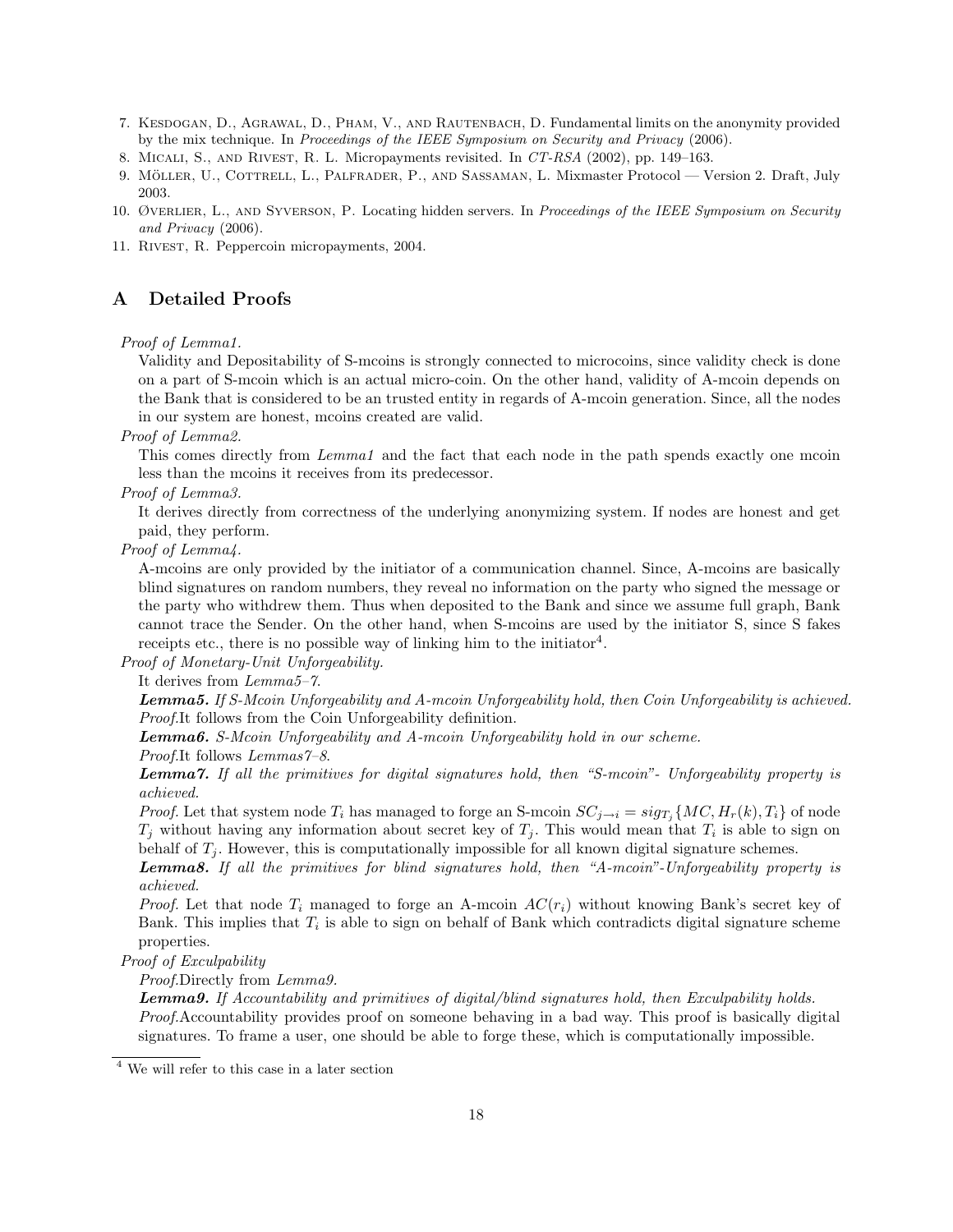### Proof of Robustness results.

*Proof.* Let  $\alpha$  be the fraction of malicious nodes participating in Tor. With the term "malicious" we denote nodes that would cause on purpose the connection to stop. Therefore the probability of a node in a bad to behave in a non-malicious way is  $1 - \alpha$ . Therefore the probability that a path of length l does not contain a malicious node is  $(1-\alpha)^l$ . Now if L is the maximum path length in the system, the probability that no path contains malicious nodes becomes:

$$
\sum_{l=3}^{L} (1 - \alpha)^l = \frac{1}{L-3} \frac{(1 - \alpha)^{L+1} - (1 - \alpha)^3}{\alpha}
$$